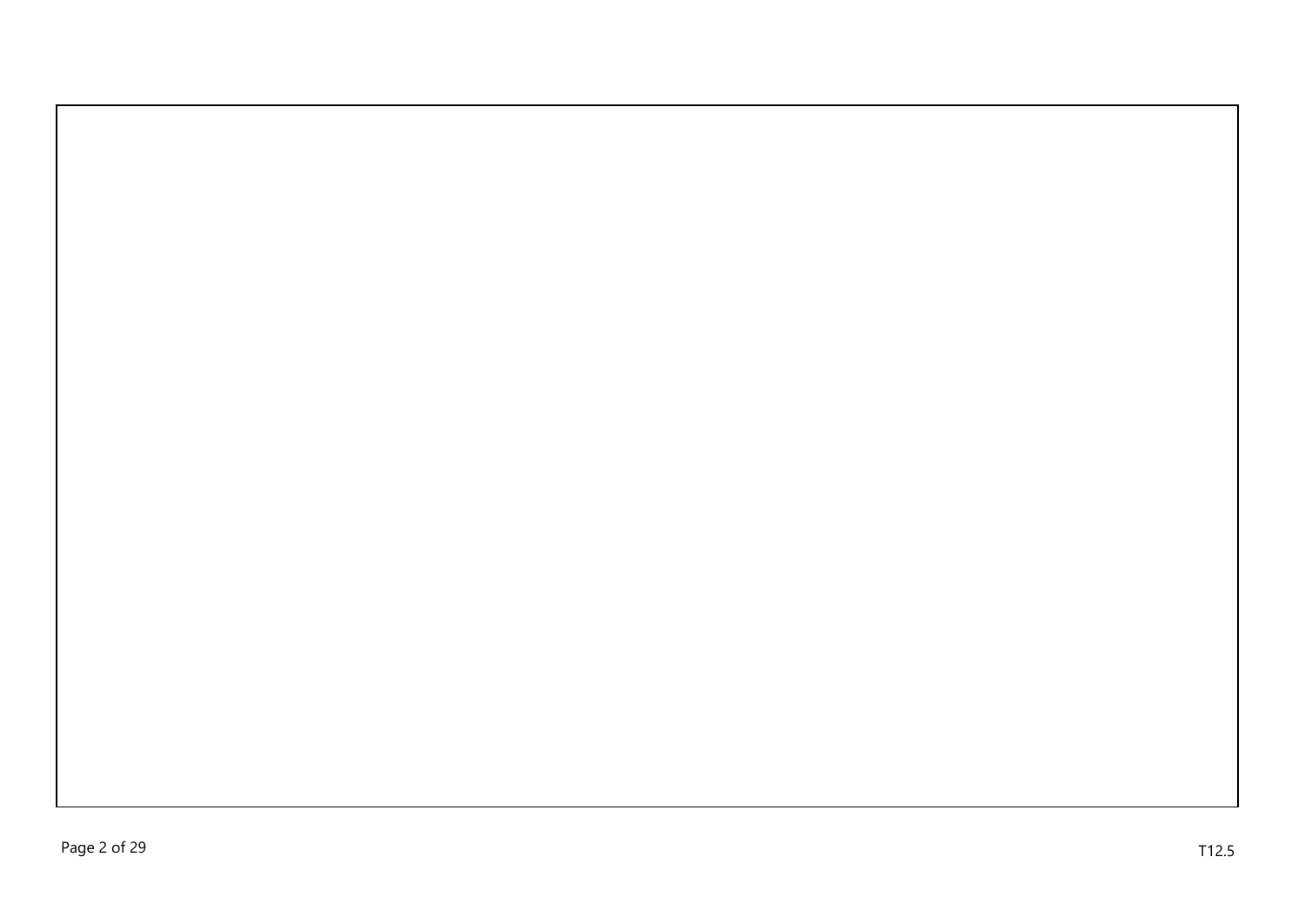| #               | Island | House Name       | Name                   | Sex         | National ID | ، ه ، ره<br>مربح ترت                   | ىئرىتر                                        |
|-----------------|--------|------------------|------------------------|-------------|-------------|----------------------------------------|-----------------------------------------------|
| Male'           |        |                  |                        |             |             |                                        |                                               |
| 1               | Male'  | Ma. Aammu Ufaa   | Aishath Aniya          | $\mathsf F$ | A010192     | בגי גמכבש<br><i>בגי ג</i> אבאצ         | گەسىر<br>ا پر مه شوه د                        |
| 2               | Male'  | Ma. Aammu Ufaa   | Aminath Waheedha       | F           | A022341     |                                        | أأدح مكروم أوالمحر وتكر                       |
| $\vert$ 3       | Male'  | Ma. Aammu Ufaa   | Fathimath Waheeda      | F           | A043128     |                                        | ا تو پر چه د<br>ءَ ٻرقر                       |
| $\vert 4$       | Male'  | Ma. Aammu Ufaa   | Mariyam Waheeda        | F           | A078366     | ים ביני<br>הג' הגבה צ                  | ر ہ ر ہ<br>تر <del>ب</del> ر بر ژ<br>ءَ پرتگر |
| $\overline{5}$  | Male'  | Ma. Aammu Ufaa   | Hussain Saeed          | M           | A092491     |                                        | چە سەر شەر سەر بىر                            |
| $\vert 6 \vert$ | Male'  | Ma. Aammu Ufaa   | Aminath Waheeda        | $\mathsf F$ | A098308     | בגי גמכבד.<br>בגי הגבגצ                | أأترجع أقاربته                                |
| 7               | Male'  | Ma. Aammu Ufaa   | Ali Hassan             | M           | A102695     |                                        | أەي ئەسكىر                                    |
| 8               | Male'  | Ma. Aammu Ufaa   | Abdulla Saeed          | M           | A122810     | 42204<br>3A3AA * A3                    | <mark>رەت</mark> داللە سەمبەتر                |
| 9               | Male'  | Ma. Aammu Ufaa   | Hassan Saeed           | M           | A125454     | s ? ? ? 4<br>3 A P A A - A P           | پرستور سند پیر<br>  پرستور سند پیر            |
| 10              | Male'  | Ma. Aammu Ufaa   | Mohamed Saeed          | M           | A130789     |                                        | وره رو درو                                    |
| 11              | Male'  | Ma. Alhige       | Haleema Moosa          | F           | A113235     | ود. پروژ                               | پر پڑھ اور ح                                  |
| 12              | Male'  | Ma. Alhige       | Fathimath Aroosha      | F           | A128370     | ود کرد ک                               | أثر بردد و بردد م                             |
| 13              | Male'  | Ma. Alhige       | Mohamed Hussain        | ${\sf M}$   | A317786     | وړ٠ پرکر کا                            | ورەرو ورىدىگ                                  |
| 14              | Male'  | Ma. Alhige       | Athif Hussain          | ${\sf M}$   | A317788     | ود کرد ک                               | ە بۇ ئەسەر شەر                                |
| 15              | Male'  | Ma. Alhige       | Mariyam Maeesha Haleem | F           | A367292     | ود کرد ک                               | د برمرو   دَړیدٌ   ډیږو                       |
| 16              | Male'  | Ma. Asima Manzil | Yoosuf Adil            | M           | A064371     | رە. ئ <i>ەجوڭرىمبى</i> ر               | ەر ئەرى<br>دد و ه<br>در سور                   |
| 17              | Male'  | Ma. Asima Manzil | Suneez                 | F           | A073788     | ور. ئ <i>ۇسوۋۇ</i> تىر <sub>ى</sub> مۇ | مشهي                                          |
| 18              | Male'  | Ma. Asima Manzil | Asima Abbas            | F           | A078703     | رە. ئ <i>ەسرۇۋىلى</i> رۇ               | رەپچە<br>وڻبوڙ                                |
| 19              | Male'  | Ma. Asima Manzil | Fathimath              | F           | A085473     | دە. ئ <i>ەسرۇكەتلى</i> رۇ              | د پوځ په                                      |
| 20              | Male'  | Ma. Asima Manzil | Hawwa Rafahaa          | F           | A085478     | رە. ئ <i>ەسرۇۋىلى</i> رۇ               | رە پەر                                        |
| 21              | Male'  | Ma. Asima Manzil | Luguman Dhon Thuththu  | M           | A098970     | رە. ئ <i>ەسرۇۋىلى</i> رۇ               | ووځ مه موه وه و<br>مرتحن مرسومن               |
| 22              | Male'  | Ma. Asima Manzil | Aishath Hussain        | F           | A112428     | رە. ئ <i>ەجوڭرىمبى</i> ر               | ۇرىشقى برگىرىگ                                |
| 23              | Male'  | Ma. Asima Manzil | Najma                  | F           | A113034     | رە. ئ <i>ەجەددە</i> ئىربى              | سرچ گ                                         |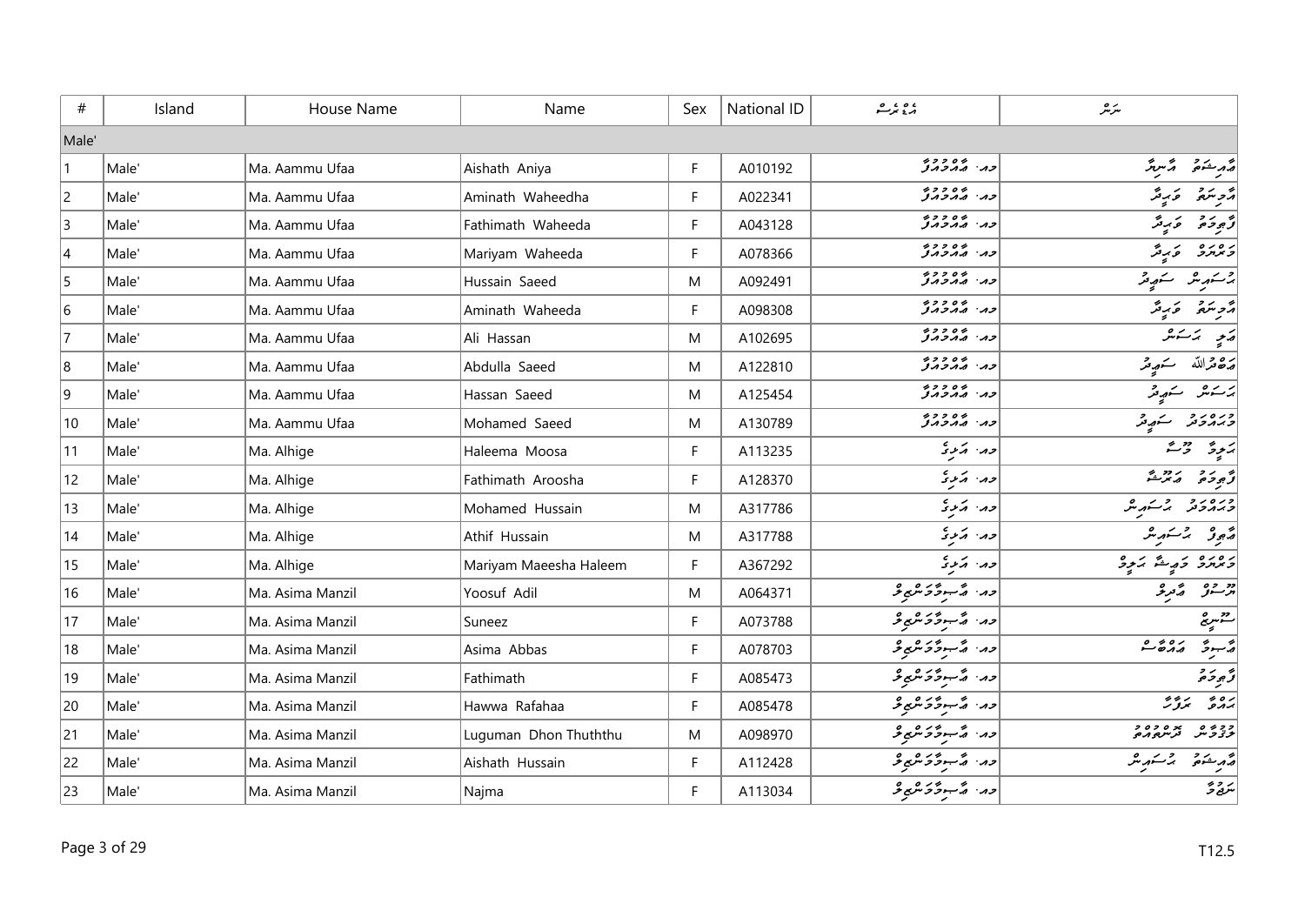| 24           | Male' | Ma. Asima Manzil | AISHATH YAASMEEN          | F. | A131360 | رە. ئ <i>ەسرۇۋىلى</i> رۇ                | و د شوه و مرکب د میگردد.<br>مرکب د مرکب د مرکب در مرکب در مرکب در مرکب در مرکب در مرکب در مرکب در مرکب در مرکب در |
|--------------|-------|------------------|---------------------------|----|---------|-----------------------------------------|-------------------------------------------------------------------------------------------------------------------|
| 25           | Male' | Ma. Asima Manzil | Fathimath Shamha          | F  | A165194 | رە. ئ <i>ۇسوۋۇ</i> ترى <sub>م</sub> ۇ   | و ده ده و                                                                                                         |
| 26           | Male' | Ma. Asima Manzil | Mohamed Haisham           | M  | A166295 | رە. ئ <i>ەجەددە</i> ئىربۇ               | ورەرو پەرشو                                                                                                       |
| 27           | Male' | Ma. Asima Manzil | Fathmath Jabeen Ahmed     | F. | A167098 | ور. ئەسرىگە ئىرىگى                      | و و ده ده سره ده د د                                                                                              |
| 28           | Male' | Ma. Asima Manzil | Mohamed Ahmed             | M  | A167118 | رە. ئ <sup>ې</sup> بىر <i>ۇ ئەتتى</i> ئ | כנסנכ נסנכ<br>כגמכת <mark>ה</mark> גבת                                                                            |
| 29           | Male' | Ma. Asima Manzil | Mariyam Nasha             | F  | A259484 | دە. ئ <i>ەسوۋۇ</i> ش <sub>ك</sub> و     | رەرە بىرگ                                                                                                         |
| 30           | Male' | Ma. Asima Manzil | Aishath Risfa Musthag     | F. | A341073 | ەر. ئ <i>ۇجۇڭ</i> رىمبۇ                 | ر<br>ر <sub>گ</sub> ر شکو برسوژ و سور                                                                             |
| 31           | Male' | Ma. Asima Manzil | Mohamed Aiham             | M  | A341610 | رە. ئ <i>ۇسوۋۇ</i> ترى <sub>م</sub> ۇ   | בממכי התמכ                                                                                                        |
| 32           | Male' | Ma. Asima Manzil | Aminath Afaa              | F  | A350052 | رە. ئ <sup>ې</sup> بىر <i>ۇ ئەتتى</i> ئ | أزويتهم أروم                                                                                                      |
| 33           | Male' | Ma. Asima Manzil | Fathimath Liusha          | F  | A360800 | رە. ئ <i>ەسوۋۇ</i> ش <sub>كۈ</sub> ۋ    | أزودتم ورثث                                                                                                       |
| 34           | Male' | Ma. Asima Manzil | Aminath Shineez           | F. | A361507 | رە. ئ <i>ەجەدد</i> ئىرى                 | أأوسكم سنوسي                                                                                                      |
| 35           | Male' | Ma. Asima Manzil | Fathimath Musthafa        | F  | A361760 | رە. ئ <i>ەجەددە</i> ئىربۇ               | د ۱۵۷۵.<br>تر بېرموتو<br>وحجوحهم                                                                                  |
| 36           | Male' | Ma. Asima Manzil | Fathimath Leena           | F. | A370640 | ەر. ئ <i>ۇجۇڭ</i> رىمبو                 | ۇ <sub>ج</sub> ودۇ بېتر                                                                                           |
| 37           | Male' | Ma. Asima Manzil | Shafee Ahmed              | M  | A387950 | ەر. ئ <i>ۇجۇڭ</i> رىمبۇ                 | المشمو <sub>ر</sub> مركز در د                                                                                     |
| 38           | Male' | Ma. Asima Manzil | Mohamed Shamin            | M  | A389497 | رە. ئ <i>ەجەدد</i> گىرى                 | ورەر دېمبۇر شەر                                                                                                   |
| 39           | Male' | Ma. Asima Manzil | Ibrahim Azhaan            | M  | A389498 | ور. ئ <i>ۇجۇڭ ئىبى</i> ۋ                | رە ئرىرو بەر ئور                                                                                                  |
| $ 40\rangle$ | Male' | Ma. Asima Manzil | Fathimath Rishmy Mushthaq | F. | A389559 | رە. ئ <i>ەجەۋۇش<sub>ك</sub>ى</i> ۋ      | و و ده برشو و شوه و                                                                                               |
| 41           | Male' | Ma. Asima Manzil | Mohamed Reehan            | M  | A389561 | رە. ئ <i>ەسرۇۋىلى</i> رۇ                | ورەرو برگىر                                                                                                       |
| 42           | Male' | Ma. Asima Manzil | Aishath Lahufa Ahmed      | F. | A389777 | رە. ئ <i>ۇسوڭۇ</i> ئىربۇ                | و در در دور در در در د                                                                                            |
| 43           | Male' | Ma. Asnaf        | Aishath Nazra             | F  | A000567 | ور. ئەسەتتر                             | وكرمشكم المتفرع                                                                                                   |
| 44           | Male' | Ma. Asnaf        | Ahmed Hussain             | M  | A000568 | وړ کړې شره                              | أرەرو وسورى                                                                                                       |
| 45           | Male' | Ma. Asnaf        | Shammyn Ahmed             | M  | A025144 | ور. ئەسەسىۋ                             | شكور مدارد                                                                                                        |
| 46           | Male' | Ma. Asnaf        | Feyznee Ahmed             | F  | A033716 | ور. برَ شهرٌ                            | أوجي سي مركز ورو                                                                                                  |
| 47           | Male' | Ma. Asnaf        | Abdulla Arif              | M  | A042478 | حەر. ئەسەسىرى<br>مە                     | رەقراللە<br>ە ئىسىرى                                                                                              |
| 48           | Male' | Ma. Asnaf        | Mariyam Adam              | F. | A046117 | وړ· مُر شر <i>ندو</i>                   | ر ه ر ه<br><del>ر</del> بربرگر<br>پر ہ<br>مرتزو                                                                   |
| 49           | Male' | Ma. Beach House  | Abdulla Saeed             | M  | A027366 | $0.3180 - 12$                           | رەقمەللە سەمەمر                                                                                                   |
|              |       |                  |                           |    |         |                                         |                                                                                                                   |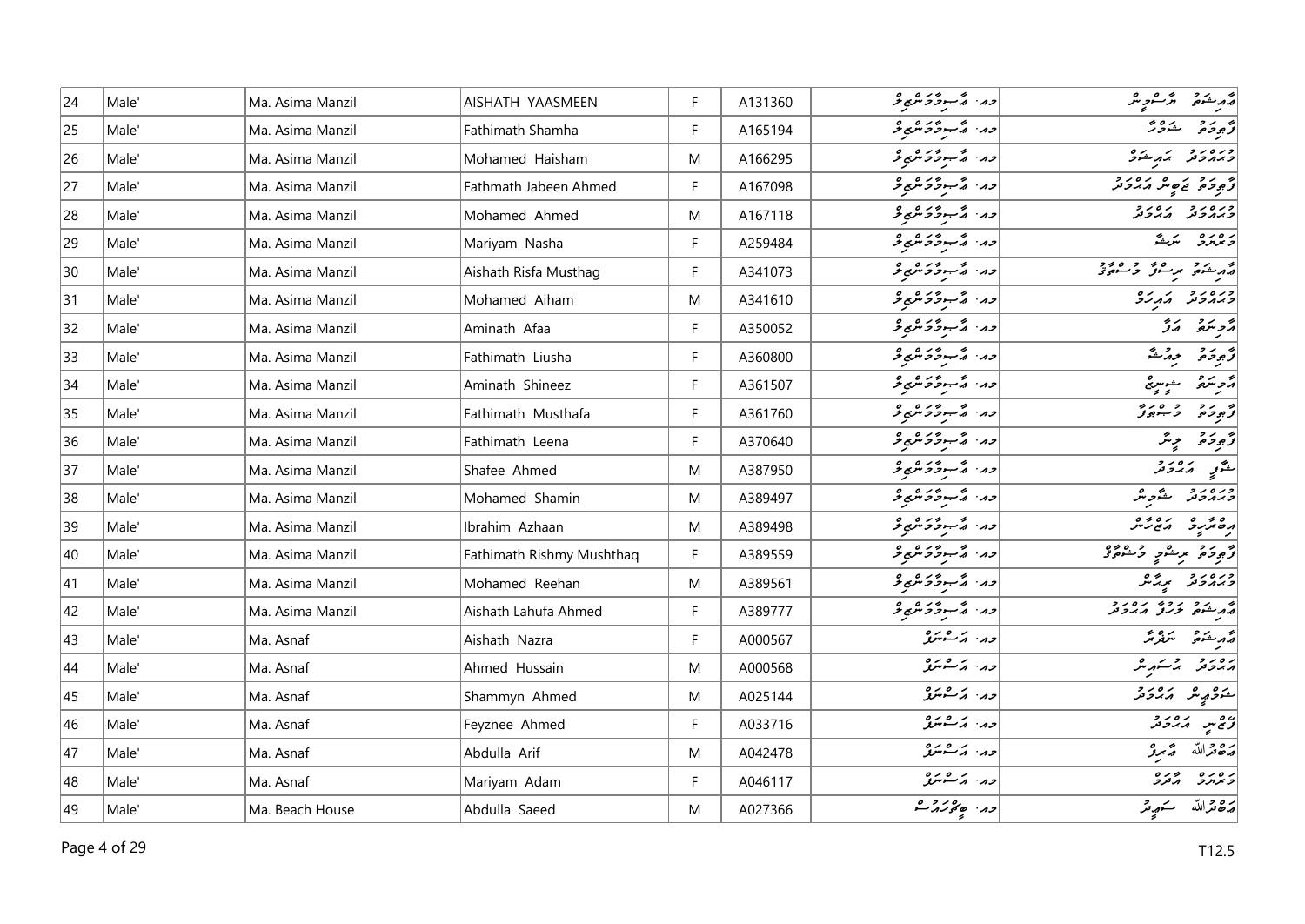| 50 | Male' | Ma. Beach House | Mariyam Saeeda           | F           | A047608 | כו קיציגים                                                                                                                                                                                                                                                                                                                     | ويربرو كتمير                                                                                                                                                                                                                        |
|----|-------|-----------------|--------------------------|-------------|---------|--------------------------------------------------------------------------------------------------------------------------------------------------------------------------------------------------------------------------------------------------------------------------------------------------------------------------------|-------------------------------------------------------------------------------------------------------------------------------------------------------------------------------------------------------------------------------------|
| 51 | Male' | Ma. Beach House | Ibrahim Saeed            | M           | A052777 | 22280.00                                                                                                                                                                                                                                                                                                                       | أرە ئەر ئەر ئىكتى ئىش                                                                                                                                                                                                               |
| 52 | Male' | Ma. Beach House | Fathimath Yoosuf         | F           | A053909 | $2220 - 12$                                                                                                                                                                                                                                                                                                                    | $\frac{1}{2}$<br>$\frac{1}{2}$<br>$\frac{1}{2}$<br>$\frac{1}{2}$<br>$\frac{1}{2}$<br>$\frac{1}{2}$<br>$\frac{1}{2}$<br><br><br><br><br><br><br><br><br><br><br><br><br><br><br><br><br><br><br><br><br><br><br><br><br><br><br><br> |
| 53 | Male' | Ma. Beach House | Hassan Saeed             | M           | A062667 | $\sqrt{27289}$ -12                                                                                                                                                                                                                                                                                                             | بر کے معرفہ                                                                                                                                                                                                                         |
| 54 | Male' | Ma. Beach House | Mohamed Dhunaim Irushad  | M           | A081398 | $2720 - 12$                                                                                                                                                                                                                                                                                                                    | כנסנכ כנהם הפיידה                                                                                                                                                                                                                   |
| 55 | Male' | Ma. Beach House | Aminath Dhumaina Irushad | F.          | A085809 | בו ביצידה                                                                                                                                                                                                                                                                                                                      | הכיתם בכתיה תיביבת                                                                                                                                                                                                                  |
| 56 | Male' | Ma. Beach House | Mohamed Saeed            | M           | A102061 | בו ביציאגי                                                                                                                                                                                                                                                                                                                     | ورەرو سەرو                                                                                                                                                                                                                          |
| 57 | Male' | Ma. Beach House | Ali Saeed                | M           | A104692 | בו ביצידה                                                                                                                                                                                                                                                                                                                      | ە ئەرەتىر<br>مەس                                                                                                                                                                                                                    |
| 58 | Male' | Ma. Beach House | Ahmed Saeed              | M           | A302316 | בו ביציה                                                                                                                                                                                                                                                                                                                       | رەرو سەرو                                                                                                                                                                                                                           |
| 59 | Male' | Ma. Beach House | Aayaa Mohamed Jamsheed   | $\mathsf F$ | A327417 | $22280 - 15$                                                                                                                                                                                                                                                                                                                   | وو دره رو ره درو<br>په دربردن ورشين                                                                                                                                                                                                 |
| 60 | Male' | Ma. Beach Slope | Aminath Jilva Mohamed    | F.          | A038561 | $\begin{bmatrix} 0 & 0 & 0 & 0 \\ 0 & 0 & 0 & 0 \\ 0 & 0 & 0 & 0 \\ 0 & 0 & 0 & 0 \\ 0 & 0 & 0 & 0 \\ 0 & 0 & 0 & 0 \\ 0 & 0 & 0 & 0 \\ 0 & 0 & 0 & 0 \\ 0 & 0 & 0 & 0 \\ 0 & 0 & 0 & 0 \\ 0 & 0 & 0 & 0 \\ 0 & 0 & 0 & 0 & 0 \\ 0 & 0 & 0 & 0 & 0 \\ 0 & 0 & 0 & 0 & 0 \\ 0 & 0 & 0 & 0 & 0 \\ 0 & 0 & 0 & 0 & 0 \\ 0 & 0 & $ | أأديبهم وعواقب وبرودي                                                                                                                                                                                                               |
| 61 | Male' | Ma. Beach Slope | Majeeda Adam             | F           | A040338 | $\sqrt{900}$ $\frac{60}{7}$ $\frac{60}{7}$                                                                                                                                                                                                                                                                                     |                                                                                                                                                                                                                                     |
| 62 | Male' | Ma. Beach Slope | Mohamed Adam             | M           | A041777 | $\sqrt{2000}$                                                                                                                                                                                                                                                                                                                  | כנסנכ שנס                                                                                                                                                                                                                           |
| 63 | Male' | Ma. Beach Slope | Thooma Adam              | F           | A058901 | בו קיביבר                                                                                                                                                                                                                                                                                                                      | دد د دره<br>وو گ <sup>و</sup> رو                                                                                                                                                                                                    |
| 64 | Male' | Ma. Beach Slope | Ahmed Adam               | M           | A062062 |                                                                                                                                                                                                                                                                                                                                | ره رح ده<br>پرکافر پرفرو                                                                                                                                                                                                            |
| 65 | Male' | Ma. Beach Slope | Ismail Jaish Mohamed     | M           | A165996 | ور په ده دوه                                                                                                                                                                                                                                                                                                                   | ת ברוב בת בי בגורה                                                                                                                                                                                                                  |
| 66 | Male' | Ma. Beach Slope | Fathimath Jazly Mohamed  | F           | A165997 | وړ ، صحي مصر و                                                                                                                                                                                                                                                                                                                 | و محمد و محمد المعدد و محمد المحمد المحمد المحمد المحمد المحمد المحمد المحمد المحمد المحمد المحمد ال                                                                                                                                |
| 67 | Male' | Ma. Beauty      | Ahmed Asim               | M           | A034943 | כו <i>ר</i> י סוקים <sub>ו</sub>                                                                                                                                                                                                                                                                                               | رەر ئەبدۇ                                                                                                                                                                                                                           |
| 68 | Male' | Ma. Beauty      | Abduh Salaam Adil        | M           | A034944 | $e^2$                                                                                                                                                                                                                                                                                                                          | رە دە رە ە<br>ھەممەسىۋى ھەرى                                                                                                                                                                                                        |
| 69 | Male' | Ma. Beauty      | Fathimath Fareema        | $\mathsf F$ | A034946 | در. مەرچ                                                                                                                                                                                                                                                                                                                       | ژُودَهُ دَبِرَدُ                                                                                                                                                                                                                    |
| 70 | Male' | Ma. Beauty      | Mariyam Fazla            | F           | A034948 | בו ביל                                                                                                                                                                                                                                                                                                                         | رەرە يەشۇ                                                                                                                                                                                                                           |
| 71 | Male' | Ma. Beauty      | Ibrahim Najah            | M           | A034953 | وړ٠ موړ <u>م</u> و                                                                                                                                                                                                                                                                                                             | رە ئۆر ئىقى                                                                                                                                                                                                                         |
| 72 | Male' | Ma. Beauty      | ASIYA FAZEEL             | F           | A034954 | בו קרש                                                                                                                                                                                                                                                                                                                         | ەسىدە ئەنبەق                                                                                                                                                                                                                        |
| 73 | Male' | Ma. Beauty      | Aishath Fazeel           | F           | A054921 | در. مەدىج                                                                                                                                                                                                                                                                                                                      | ەرەبىئە ئەسو                                                                                                                                                                                                                        |
| 74 | Male' | Ma. Beauty      | Ahsan Fareed             | M           | A058261 | $e^2$                                                                                                                                                                                                                                                                                                                          | أروكت وتبرقر                                                                                                                                                                                                                        |
| 75 | Male' | Ma. Beauty      | Abdul Moomin             | M           | A076648 | ور. ھوڻو                                                                                                                                                                                                                                                                                                                       | ر ه د ه و د<br>مان مرد د بر مر                                                                                                                                                                                                      |
|    |       |                 |                          |             |         |                                                                                                                                                                                                                                                                                                                                |                                                                                                                                                                                                                                     |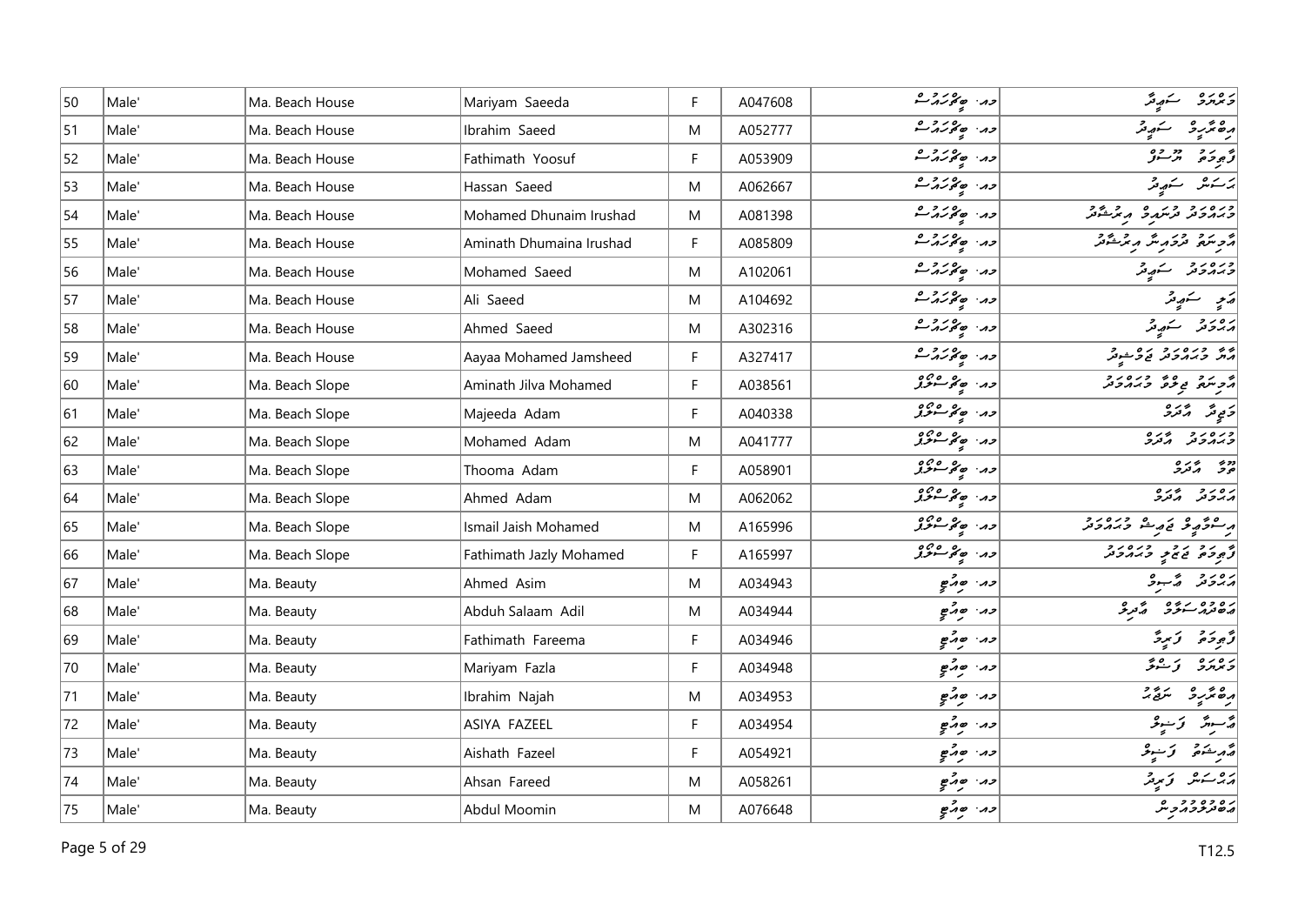| 76  | Male' | Ma. Beauty      | Fathimath Sausan Siddeeq | F         | A324160 | در ورګو                                             | ۇ بەرە سەر سەھ سوھەرى <sub>ق</sub>     |
|-----|-------|-----------------|--------------------------|-----------|---------|-----------------------------------------------------|----------------------------------------|
| 77  | Male' | Ma. Beauty      | Raufath Siddeeq          | F         | A368313 | $e^2$                                               | ر ور و<br>عداد تره در سوار در د        |
| 78  | Male' | Ma. Beauty      | Mohamed Samooh           | M         | A377739 | בו. פורש                                            | כנסני נחבר                             |
| 79  | Male' | Ma. Beauty      | Ali Faseeh               | M         | A377869 | בו. פורש                                            | أرشح وكسبور                            |
| 80  | Male' | Ma. Beauty      | Mariyam Maau Ahmed       | F         | A394147 | בו סו"ש                                             | ג סגם שב גםגב                          |
| 81  | Male' | Ma. Binfolhu    | Ahmed Firash             | M         | A166747 | وړ وسر                                              | رەر دېرى                               |
| 82  | Male' | Ma. Binfolhu    | Abdulla Falih Adam       | ${\sf M}$ | A166854 | در موسود                                            | رَحْمَدَاللَّهُ وَمُحِبِّرَ وَمَعَدَدَ |
| 83  | Male' | Ma. Binfolhu    | Ibrahim Fairooz Adam     | ${\sf M}$ | A262251 | در. جنگرگر                                          | ره پر د در مهم پر د                    |
| 84  | Male' | Ma. Binfolhu    | Ismail Fathih            | ${\sf M}$ | A332443 | وړ. صربۍ د                                          | أرجعتم ومحموم                          |
| 85  | Male' | Ma. Binfolhu    | Mohamed Farish Adam      | M         | A373862 | در ومرد                                             | ورەرد ۋىرىشى ئەرە                      |
| 86  | Male' | Ma. Canopy      | Mariyam Nashwa           | F         | A065805 | حەر، ئۈتتىرىپە                                      | رەرە شەشى                              |
| 87  | Male' | Ma. Canopy      | Mohamed Yooshau          | M         | A078397 | <sub>حە</sub> ر، ئ <sub>ا</sub> ئىترى <sub>پە</sub> | ور ور دو در د<br>تربر در در در در      |
| 88  | Male' | Ma. Canopy      | Aishath Nausha           | F         | A117477 | حەر، ئۈتتىرىپە                                      | أقرم شكوه سكر يحيد                     |
| 89  | Male' | Ma. Canopy Aage | Haleemath Abdulla        | F         | A057406 | در غیر پی                                           | برودة مكافرالله                        |
| 90  | Male' | Ma. Canopy Aage | Sama Mohamed Iqbal       | F         | A126136 | دە. ئانتروپرى                                       |                                        |
| 91  | Male' | Ma. Canopy Aage | Ahmed Azzam              | ${\sf M}$ | A340741 | دە. ئانتروپرى                                       |                                        |
| 92  | Male' | Ma. Cherrymaage | Mohamed Naeem            | ${\sf M}$ | A024171 | دړ٠ کوبروگ                                          | ورەرو شھرو                             |
| 93  | Male' | Ma. Cherrymaage | Ahmed Mubeen             | M         | A024172 | دړ ، کومړو د                                        | أرور و وه                              |
| 94  | Male' | Ma. Cherrymaage | Zahiya Naeema            | F         | A025243 | دړ٠ کومړو د                                         | تج بەر ئىكروچ                          |
| 95  | Male' | Ma. Cherrymaage | Aminath Ali              | F         | A041710 | وړ کې پروی                                          | ړې سره په کړ                           |
| 96  | Male' | Ma. Cherrymaage | Ibrahim Ali              | ${\sf M}$ | A048000 | ور کمی پرد                                          |                                        |
| 97  | Male' | Ma. Cherrymaage | Ahmed Shazeen            | M         | A076609 | در ، کو پردی                                        | رەرو شەپەتك                            |
| 98  | Male' | Ma. Cherrymaage | Ali Razeen               | ${\sf M}$ | A123676 | دړ٠ کومړو د                                         | أەستىر ئىستى ش                         |
| 99  | Male' | Ma. Cherrymaage | Hussain Shifan Thaufeeg  | ${\sf M}$ | A316146 | دړ٠ کومروکو                                         |                                        |
| 100 | Male' | Ma. Cherrymaage | Shazeena Thaufeeq        | F         | A316147 | دړ٠ کوبروگ                                          |                                        |
| 101 | Male' | Ma. Cherrymaage | Shifaza Thaufeeq         | F         | A316149 | در گوروی                                            | شورَّجَ ءَرَرٍ و                       |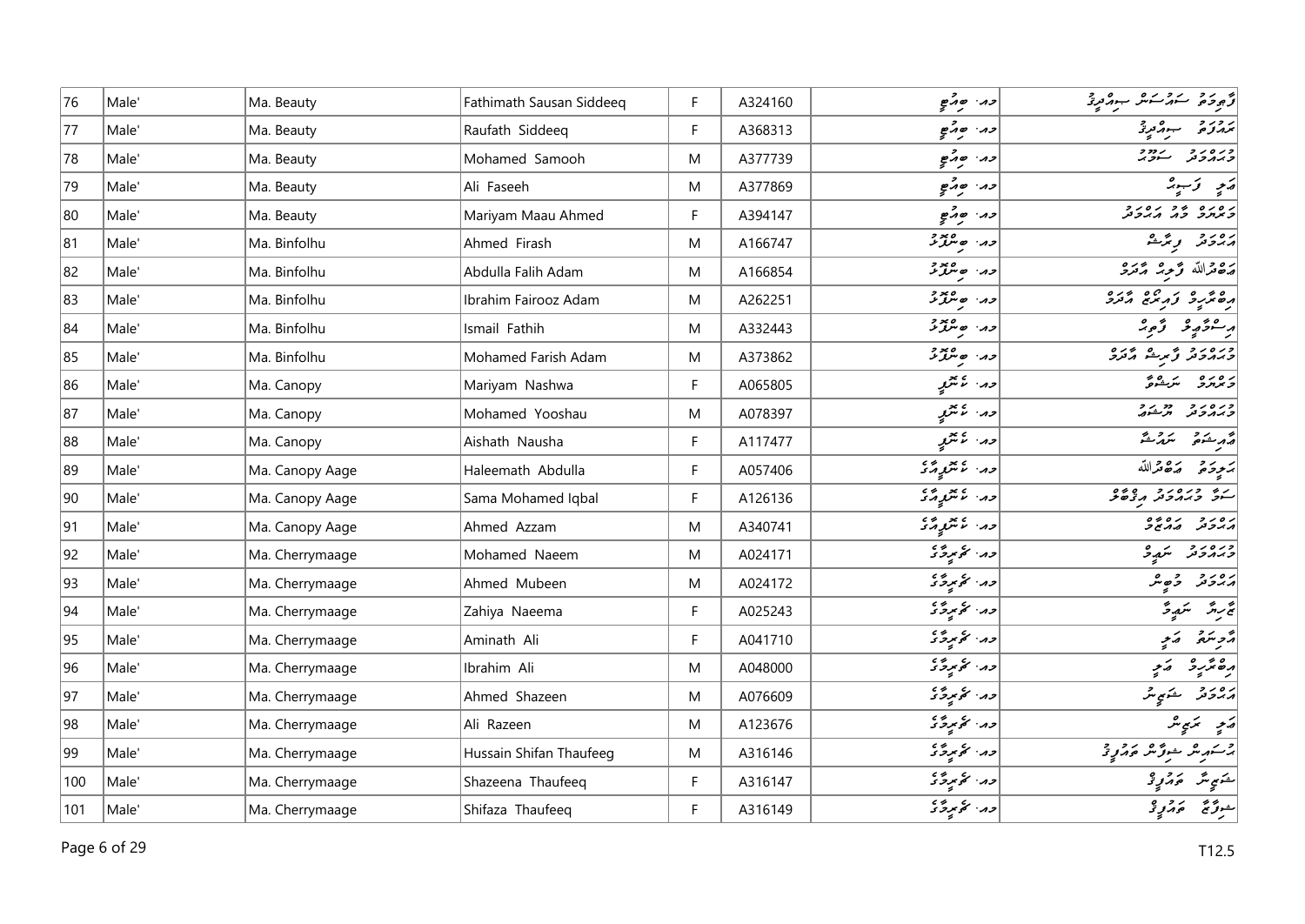| 102 | Male' | Ma. Cherrymaage     | Ahmed Maain Nazim        | M           | A366734 | وړ٠ کومروک                       | ג' ביבית ב' בן יית ייתון בי                                             |
|-----|-------|---------------------|--------------------------|-------------|---------|----------------------------------|-------------------------------------------------------------------------|
| 103 | Male' | Ma. Cherrymaage     | Mohamed Naaim Nazim      | M           | A366736 | دە. ئۇمرۇكى                      | ورەرو شەۋ شەۋ                                                           |
| 104 | Male' | Ma. Cherrymaage     | Fathimath Inaan Thaufeeq | F           | A410988 | دړ٠ کوبروگ                       | ژُودَهُ مِتَرْشَ وَمَرُرٍ وَ                                            |
| 105 | Male' | Ma. Chilhiyaa Villa | Moosa Manik              | M           | A001068 | دە بىم بەرگە بۇ                  | دە مەتەكە بىرىدە<br>سەكەرىر                                             |
| 106 | Male' | Ma. Chilhiyaa Villa | ZULAIKHA SHAHEEDA        | F.          | A060853 | دە · ئەرەژە ۋ                    | شەرىتر<br>ە ئەھەر ج<br>سى                                               |
| 107 | Male' | Ma. Chilhiyaa Villa | Zaenab Nazima            | F           | A062157 | وړ٠ <sub>کم</sub> ورتونو         | ىم ئىر ئىرى ئىس ئىر                                                     |
| 108 | Male' | Ma. Chilhiyaa Villa | Ibrahim Nasheed          | M           | A094480 | دە. ئەرە <i>د</i> ۇر             | ە ھەترىر <sup>ى</sup><br>بر ھەترىرى<br>سكرسفوقر                         |
| 109 | Male' | Ma. Chilhiyaa Villa | Haleema Shahida          | F           | A131647 | وړ· نموندگونځه                   | ر<br>دېږې مقرب                                                          |
| 110 | Male' | Ma. Chilhiyaa Villa | Ahmed Jazlan Ibrahim     | M           | A344550 | وړ٠ نورتروتر                     | גם גב גם גם הם הבים בי                                                  |
| 111 | Male' | Ma. Chilhiyaa Villa | Naizak Mohamed Ignaad    | F           | A347352 | وە · ئەپرىژ <sub>ى</sub> رگە     | شریم ورورو رومو                                                         |
| 112 | Male' | Ma. Chilhiyaa Villa | Ahmed Fathik Faisal      | M           | A348792 | <i>دە بىلمى</i> بەرگە ئە         | ەر ئەر ئۇم ئەسكى                                                        |
| 113 | Male' | Ma. Cotton Villa    | Mohamed Shahid           | M           | A024822 | حەر ئەھمىدىگە                    | ورەر دەر ئەر<br><i>دىدە</i> ر تەرىر                                     |
| 114 | Male' | Ma. Cotton Villa    | Abdulla Waheed           | M           | A033631 | حەر بىي ھەمبىر ئىگە              | پره قرالله کربر قر                                                      |
| 115 | Male' | Ma. Cotton Villa    | AISHATH WAHEEDHA         | F           | A041070 | در به عصورته<br>در استان معرو    | وكركو وكرفر                                                             |
| 116 | Male' | Ma. Cotton Villa    | Aminath Waheeda          | F           | A041102 | حەر، س <sub>ەھ</sub> ھەمبىر ئىگە | أأزوبترة وترتز                                                          |
| 117 | Male' | Ma. Cotton Villa    | Mariyam Manike           | $\mathsf F$ | A041232 | مەربە ئەھمىدىگە                  | <br> 3 بر پر 3 د سریم                                                   |
| 118 | Male' | Ma. Cotton Villa    | Fathimath Sheeza         | F           | A077256 | حەر بىق ھەمبىر ئىگە              | وٌجوحَۃُ شبِیٌ                                                          |
| 119 | Male' | Ma. Cotton Villa    | Hassan Waheed            | M           | A082142 | حەر بىق ھەمبىر ئىگە<br>مەنبە     | پرسترس کار پرتر                                                         |
| 120 | Male' | Ma. Cotton Villa    | Ismail Yasir             | M           | A082984 | دە. ئۇھمۇمۇ                      | ر سادگار در مرکب در                                                     |
| 121 | Male' | Ma. Cotton Villa    | Ahmed Safneez            | M           | A388565 | حەر، س <sub>ەھ</sub> ھەمبىر ئىگە | رەرو بەھرىم                                                             |
| 122 | Male' | Ma. Dhullisa        | Abdul Gafoor Ahmed Manik | M           | A046454 | ور. ترو و گ                      | ג ס כ ס ג חב כ - ג ס ג כ ג ייגוד<br>ג ס تر څرنمر تر پر ד ג ב تر ב ייגוד |
| 123 | Male' | Ma. Dhullisa        | Zurriyyan Mohamed        | F           | A077171 | در. مەدىرىگە                     | כם סמכ כמסמכ<br>מממחתית כמחכת                                           |
| 124 | Male' | Ma. Dhullisa        | Mohamed Mahin Shafi      | M           | A159040 | وە. ئۇرگوپ <sup>س</sup>          | ورەرو ۇرىر ئۇر                                                          |
| 125 | Male' | Ma. Dhullisa        | Shannan Adil             | M           | A330286 | ور. وژورځ                        | ے دیکھر گھری                                                            |
| 126 | Male' | Ma. Dhullisa        | Junan Adhil              | M           | A349639 | وە. تۇرگومىگە                    | و عرش گەرگى                                                             |
| 127 | Male' | Ma. Egakuri         | Fathimath Sabeena        | F           | A069901 | ود ادى ئام                       | ژوده شویژ                                                               |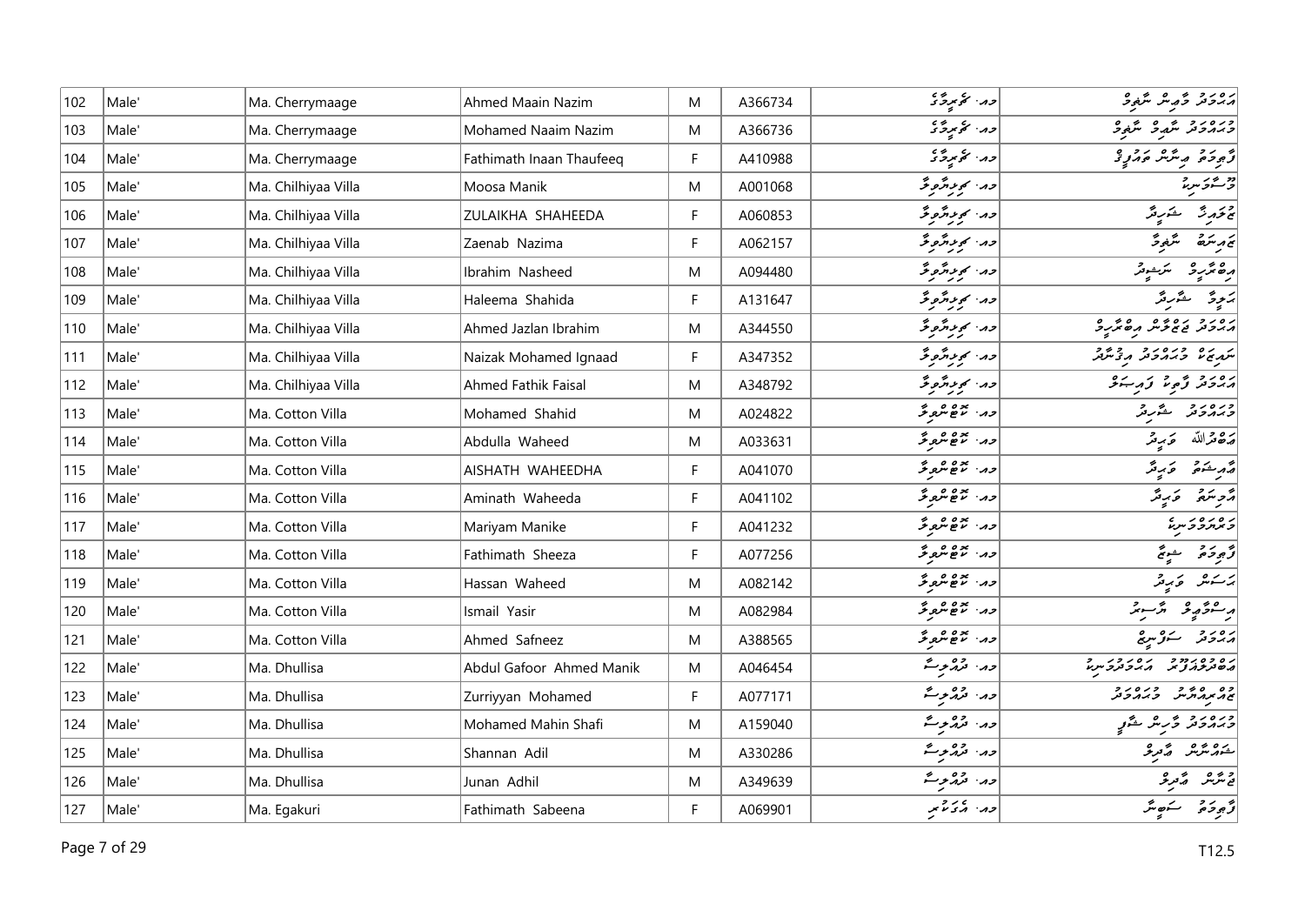| 128 | Male' | Ma. Egakuri     | Mohamed Rushdhan Ahmed | M           | A325854 | در می در                    | وره روح وه ده ره رو<br>وبرووتر برشوترس وبروتر |
|-----|-------|-----------------|------------------------|-------------|---------|-----------------------------|-----------------------------------------------|
| 129 | Male' | Ma. Egakuri     | Aminath Rudhaina       | F           | A345434 | دړ٠ د د نوم                 | הכיתם הבתונה                                  |
| 130 | Male' | Ma. Equal       | Mohamed Shareef        | M           | A064914 | در، ریم ترو                 | ورەرو شەرو                                    |
| 131 | Male' | Ma. Equal       | Hussain Sofwan         | M           | A100874 | دە. بەيئەتمى                | چە ئەر بەر يەر بەر                            |
| 132 | Male' | Ma. Equal       | Hassan Sufianu         | M           | A121324 | در. ریم ترو                 | ىرىكىش ستورشىتر                               |
| 133 | Male' | Ma. Equal       | AISHATH LAZZA SHAREEF  | F           | A146878 | در. ریابهٔ د                | وأرشاه كروم شهرو                              |
| 134 | Male' | Ma. Fascination | Ahmed Ilyas            | M           | A038431 | دەر، ئۇسوتترىشكەنتر         | برەرد مروش                                    |
| 135 | Male' | Ma. Fascination | Ilyas Ahmed            | M           | A052954 | دە.، ئۈسۈشكەشكە             | مروش مددور                                    |
| 136 | Male' | Ma. Fascination | Salma Ilyas            | $\mathsf F$ | A059692 | <i>دە. ۋىسىتكى</i> شكە      | سود روپرے                                     |
| 137 | Male' | Ma. Fascination | Saleema Ilyas          | F.          | A059715 | دە.، ئۈسۈشۈشكەش             | سَوِرَةُ وَعِنْدُ اللَّهِ                     |
| 138 | Male' | Ma. Fascination | Aishath Ilyas          | F           | A082628 | دە ئۈسەتترىشكەنتر           | ە ئەيشى ئەر ئۇرۇب                             |
| 139 | Male' | Ma. Fassiya     | Mohamed Nizam          | M           | A033547 | در که در متر                | ورەرو سۇۋ                                     |
| 140 | Male' | Ma. Fassiya     | Leela Ahmed            | F.          | A033550 | בו צוריית                   | ويحر أيرود                                    |
| 141 | Male' | Ma. Fassiya     | Nuha Nizam             | $\mathsf F$ | A033933 | בו צ'ור אית                 | درس سرچ و                                     |
| 142 | Male' | Ma. Fassiya     | Ameema Mohamed         | $\mathsf F$ | A066073 | در که در ۲۰۰۰               | أروق وره دو                                   |
| 143 | Male' | Ma. Fassiya     | Ahmed Shamin Nizam     | M           | A112912 | دړ. توګر سوټر               | أرور ومشروش سرقو                              |
| 144 | Male' | Ma. Gaafolhu    | Ahmed Farhan           | M           | A113041 | وړ کولو                     | رەرد روپر                                     |
| 145 | Male' | Ma. Gaafolhu    | Kareema Jaufar         | F           | A132467 | وړ گورو                     | يَا يَدِينَ } الحادث يُر                      |
| 146 | Male' | Ma. Gaafolhu    | Mohamed Fainan         | M           | A149080 | وړ کونو                     | ورەر ئىستىر                                   |
| 147 | Male' | Ma. Gaafolhu    | Mahin Ismail           | M           | A338757 | وړ کونو                     | ۇربىر مەشتىم ۋ                                |
| 148 | Male' | Ma. Gaafolhu    | Fainaz Ismail          | $\mathsf F$ | A353161 | وړ٠ گولو                    | زريعي وعقوقه                                  |
| 149 | Male' | Ma. Gaamaadhoo  | Suneetha Easa          | F.          | A069540 | כומי וביביב<br>כומי וביכיבת | شهرهٔ ریسهٔ                                   |
| 150 | Male' | Ma. Gaamaadhoo  | Sausan Abdulla         | F           | A070185 |                             | تكرير مكاني                                   |
| 151 | Male' | Ma. Gaamaadhoo  | Ali Yaugoob            | M           | A088926 | 1244<br>כומי זכבת           | ב תגרובם                                      |
| 152 | Male' | Ma. Gaamaadhoo  | Mohamed Habeeb         | M           | A146687 | و در ود.<br>ود کوتر         | 2012 - 2017<br>2016 - 2019                    |
| 153 | Male' | Ma. Gaamaadhoo  | Fathimath Fareesha     | F           | A147970 | و در پرود.<br>وړ کول        | وُجِرَةً وَمِرْشٌ                             |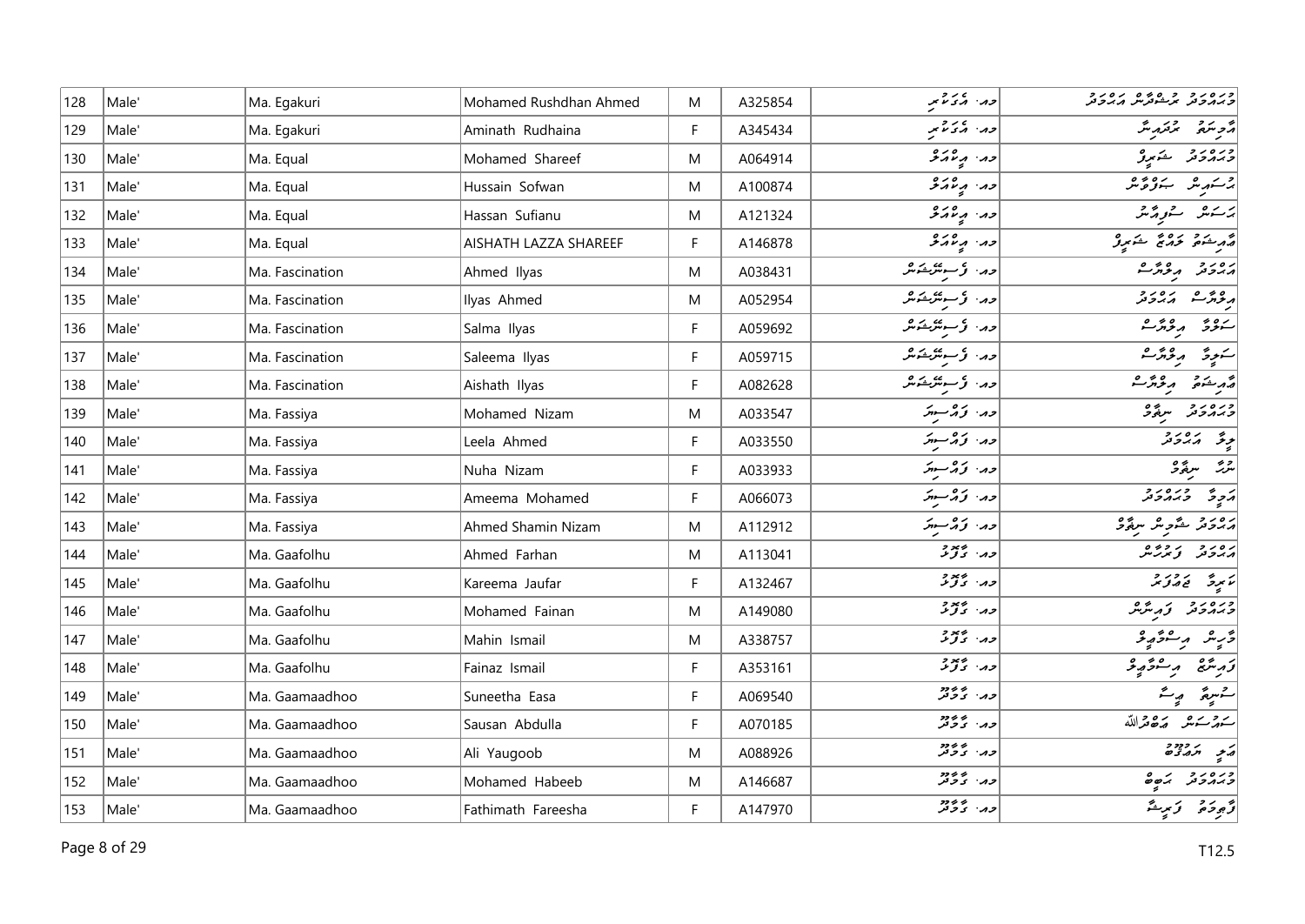| 154 | Male' | Ma. Gaamaadhoo        | Ahmed Zain Fayaz       | M           | A330178 | و در په دود<br>و در کارگ              | ەردە بەر ئەر                                                             |
|-----|-------|-----------------------|------------------------|-------------|---------|---------------------------------------|--------------------------------------------------------------------------|
| 155 | Male' | Ma. Gaamaadhoo        | Ahmed Abdulla          | M           | A330798 | و در پرود.<br>و در کارگ               | برورد بره دالله                                                          |
| 156 | Male' | Ma. Gaamaadhoo        | Ibrahim Nishan         | M           | A330825 | و در دو.<br>و در کومر                 | ەر ھەترىرى<br>ر<br>سرىشەشر                                               |
| 157 | Male' | Ma. Gaamaadhoo        | Junaina Ahmed          | F           | A333179 | و در و دو.<br>و در کارگ               | بر و بر د<br>م <i>ر</i> بر <del>و</del> تر<br>قے سر <sub>م</sub> سر<br>م |
| 158 | Male' | Ma. Gaamaadhoo        | Yafiu Ahmed            | M           | A337872 | و در دود.<br>و در کارگ                | برور مدور                                                                |
| 159 | Male' | Ma. Gaamaadhoo        | Mohamed Uzair          | M           | A342361 | ו ויידי<br>כומי וביכטק                | כנסנכ כל ב                                                               |
| 160 | Male' | Ma. Gaamaadhoo        | Hussain Azumeen        | M           | A342799 | و در پرود.<br>و در کارگ               | يز سكر مركز الكريم كالمحر بالر                                           |
| 161 | Male' | Ma. Gaamaadhoo        | Uzaira Raamiz          | F.          | A342800 | و در به دود<br>و در بان کرد           | ە ئىزمەنتىر ئىزىرى                                                       |
| 162 | Male' | Ma. Gaamaadhoo        | Reehan Ahmed Rasheed   | M           | A372241 | و در دو.<br>و در کومر                 | بر ده ده د و بر دور<br>بررگش مربر و تر بر در                             |
| 163 | Male' | Ma. Gaamaadhoo        | Rasaan Ahmed Rasheed   | F           | A381706 | و در دو.<br>و در کومر                 | ر به ۲۰۰۵ در مرکز برگسور                                                 |
| 164 | Male' | Ma. Gaamaadhoo        | Reesha Ahmed Rasheed   | F.          | A381707 | و در پرود.<br>و در کرونو              | ىرىش كەركەر كەنبەتى<br>ئ                                                 |
| 165 | Male' | Ma. Gaamaadhooge Aage | Azlifa                 | F           | A057450 | و در ۱۶۵۶ و د د<br>د در ۱۶ و ترو در د | ەيجىمۇ                                                                   |
| 166 | Male' | Ma. Gaamaadhooge Aage | Hussain Shihad         | M           | A057451 | ه ۶۵۶۶ و ده<br>۳۸۶ کالري در           | جرسكور هوركتر                                                            |
| 167 | Male' | Ma. Gaamaadhooge Aage | Aishath Seeniya        | $\mathsf F$ | A057453 | و پر دوه و و د<br>و پر ۰ د کاری پر د  |                                                                          |
| 168 | Male' | Ma. Gaamaadhooge Aage | Zoona Easa             | F           | A069714 | ه په دوه په و،<br>د د کو د د د د      | پیم په                                                                   |
| 169 | Male' | Ma. Grey Wool Aage    | Abdulla Reyshan        | M           | A044909 | C # 0 33 44 0<br>S A \$ 9 5 ° A 5     | برە ترالله<br>تترڪيشر                                                    |
| 170 | Male' | Ma. Grey Wool Aage    | Hussain Shaam          | M           | A044926 | C % 0 33 44 0<br>S A 3 X 2 ° A 3      | جر ڪمبر هر جو ڪري                                                        |
| 171 | Male' | Ma. Grey Wool Aage    | Fathimath Reeny        | F           | A044927 | ם מזחכם ש גי<br>כני - ג' זמש יכומ ג   | قرم دو سپېږ                                                              |
| 172 | Male' | Ma. Grey Wool Aage    | Mohamed Nashfan        | M           | A064387 | ם מזחכם ש גי<br>כני - ג' זמש יכומ ג   | ورەرو برھۇش<br><i>جەيدون بىرىشۇ تى</i> ر                                 |
| 173 | Male' | Ma. Grey Wool Aage    | Fathimath Jumana Nimal | F           | A071687 | ם מזחכם ש גי<br>כני - ג' זמש יכומ ג   | ۇ بەدە دەش سەۋى                                                          |
| 174 | Male' | Ma. Grey Wool Aage    | Mohamed Jumayyil Nimal | M           | A101783 | C # 0 33 44 0<br>S A \$ 9 5 ° A 5     | כמחכת בכחתב תפצ                                                          |
| 175 | Male' | Ma. Grey Wool Aage    | Aishath Shaffa         | F           | A121052 | c + 0 ncc 0<br>5 n + 9 x 5 · n 7      | ړٌ د شوه شوه د کړ                                                        |
| 176 | Male' | Ma. Grey Wool Aage    | Ismail Shaffan         | M           | A133080 | ם מזחכם ש גי<br>כני - ג' זמש יכומ ג   | ر قۇرۇ ھەرگىر                                                            |
| 177 | Male' | Ma. Grey Wool Aage    | Mohamed Naoom Ishan    | M           | A342816 | c # 0 33 cc 0<br>5 A 3 4 4 5 · A 3    | وره د و دوه میشود.<br>در مرد سمده میشو                                   |
| 178 | Male' | Ma. Gulshan Kinaaraa  | Hassan Yoosuf          | M           | A001486 | <i>دە</i> بىقى ئىشرىتى ئىگە           | برسەملەر بېزىسور                                                         |
| 179 | Male' | Ma. Gulshan Kinaaraa  | Abdulla Leeman Zahir   | M           | A042789 | وە <sub>ئ</sub> ە ئەھسىمى ئىگە        | رە قەللە جەڭ سى تەرىتە                                                   |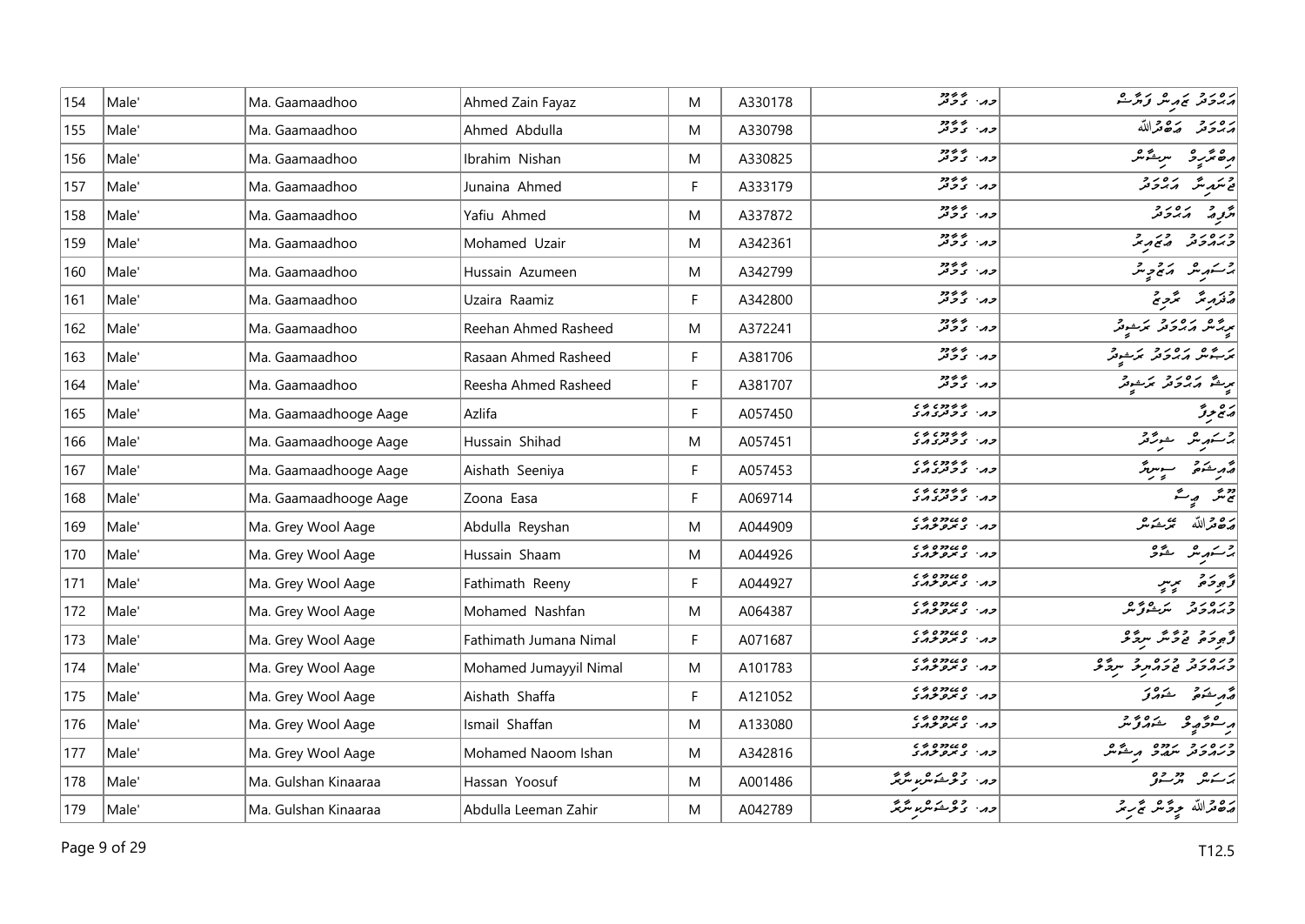| 180 | Male' | Ma. Gulshan Kinaaraa     | Mohamed Ikleel          | M           | A050660 | <i>وە . ئۇ</i> شكەر ئىگە                      | رءيو<br>و ر ه ر د<br>تر بر ټر تر            |
|-----|-------|--------------------------|-------------------------|-------------|---------|-----------------------------------------------|---------------------------------------------|
| 181 | Male' | Ma. Gulshan Kinaaraa     | Ibrahim Afraath         | M           | A078877 | وە. كەنتىش ئىرىدىنى<br>مەنبە كەنتىش           | ر ه بر د<br>پرتو بنرج<br>ەر ھەترىر <i>ۋ</i> |
| 182 | Male' | Ma. Gulshan Kinaaraa     | Fathimath Shifaza       | F           | A080562 | ور. ووشكور مريد                               | و مر د<br>افرانو پر د<br>ىشىرۇتج            |
| 183 | Male' | Ma. Gulshan Kinaaraa     | Ahmed Shifaz            | M           | A080704 |                                               | پروژبر<br>ے پوگر می<br>مر                   |
| 184 | Male' | Ma. Gulshan Kinaaraa     | Ali Sabaath             | M           | A100171 | <i>دە. خ</i> ۇشكەر ئىگە                       |                                             |
| 185 | Male' | Ma. Gulshan Kinaaraa     | Ibrahim Shifaz          | M           | A159318 | وە <sub>ئ</sub> ە كۈشكەر ئىر <i>بى</i> ر      | ەر ھەترىر <i>3</i><br>سنوتر مح              |
| 186 | Male' | Ma. Gulshan Kinaaraa     | Zahida Hussain          | F           | A298713 | رە. ئ <sup>و</sup> شەھەتكەر                   | تج بەقد كەنسىتىر بىر                        |
| 187 | Male' | Ma. Gulshan Kinaaraa     | Dhimsa Adnan            | $\mathsf F$ | A338234 | وە. ئىمىشكەن ئىگە                             | ىر <i>ە ئەس ئەر ئى</i> ر                    |
| 188 | Male' | Ma. Gulshan Kinaaraa     | Naishan Adnan           | F           | A353574 | وە. كەنتىش ئىرىدىنى<br>مەنبە كەنتىش           | سَمِي شَدَّسْ - مَا مِيتَرْسَ               |
| 189 | Male' | Ma. Gulshan Kinaaraa     | Ismail Mushaan Adnan    | M           | A353575 | وە <sub>ئ</sub> ە ئوشكەر ئىگە                 | ر دو د د د د و د د و د و د                  |
| 190 | Male' | Ma. Gulshan Kinaaraa     | Ahmed Irufal            | M           | A354208 | دە. ئۇشكەر ئىگە                               | גפנד היבלב                                  |
| 191 | Male' | Ma. Gulshankinaaraa Aage | Aminath Nafeesa Hussain | F           | A032096 | دە. گەشتۇش شەھەر                              | أأديتم تتربح المسكرين                       |
| 192 | Male' | Ma. Gulshankinaaraa Aage | Aishath Nazima          | F           | A112021 | وړ٠ و و شوس شروره و                           | أقهر شوة متموقه                             |
| 193 | Male' | Ma. Gulshankinaaraa Aage | Fathimath Zameela       | F           | A120346 | وړ٠ و و شکس شمېره و                           | ۇيودۇ ئوپۇ                                  |
| 194 | Male' | Ma. Gulshankinaaraa Aage | Hassan Azmeel           | M           | A141581 | وړ کی نوشتون شریده د د                        | برَسكس مَعْ وِفْرَ                          |
| 195 | Male' | Ma. Gulshankinaaraa Aage | Hussain Zameel          | M           | A141582 | وړ کی څو شومل موجوړی<br>د د کی څو شومل موجوړی | يزخير شي المجاري                            |
| 196 | Male' | Ma. Gulshankinaaraa Aage | Mariyam Leenaz          | F           | A153598 | وړ٠ و و شکس شهره و                            | دىرو پەشق                                   |
| 197 | Male' | Ma. Gulshankinaaraa Aage | Ali Jailam Latheef      | M           | A287222 | وړ٠ وو شور په دوه د                           | ړي ډېر دی ځېږ                               |
| 198 | Male' | Ma. Gulshankinaaraa Aage | Abdulla Zain Latheef    | M           | A341855 | وړ٠ وگوڅکرم شهره و                            | رَة قدالله نم مرشر مَرجو                    |
| 199 | Male' | Ma. Hinnavaru            | Rasheeda Ahmed          | F           | A027992 | وړ٠ رسرسرو بر                                 | ىرىشون <i>گە كەن جە</i> ر ج                 |
| 200 | Male' | Ma. Hinnavaru            | Ahmed Ismail            | M           | A032678 | حەر سەھىرىيەتى<br>ئىسلىم سىر                  | رەرو بەستۇربۇ                               |
| 201 | Male' | Ma. Hinnavaru            | Khalida Ismail          | F.          | A032679 | ور بەش كەر                                    | تزوقر برعاقوقي                              |
| 202 | Male' | Ma. Hinnavaru            | Sheereen Mohamed        | $\mathsf F$ | A038388 | وړ ر بربرونو بر                               |                                             |
| 203 | Male' | Ma. Hinnavaru            | NASREENA MOHAMED        | $\mathsf F$ | A054875 | ور بەش كەر                                    | ىكرىشمېرىكى ئەركەن ئ                        |
| 204 | Male' | Ma. Hinnavaru            | Ibrahim Ismail          | M           | A124203 | ادر.<br>ارد. برنگرمونز                        | ىر ھەتتەر 2<br>س<br>بەستەۋە                 |
| 205 | Male' | Ma. Hinnavaru            | Aminath Ismail          | F           | A138493 | وە . <i>ر</i> ىرىكرى ئى                       | أأرمز ومنتجدة                               |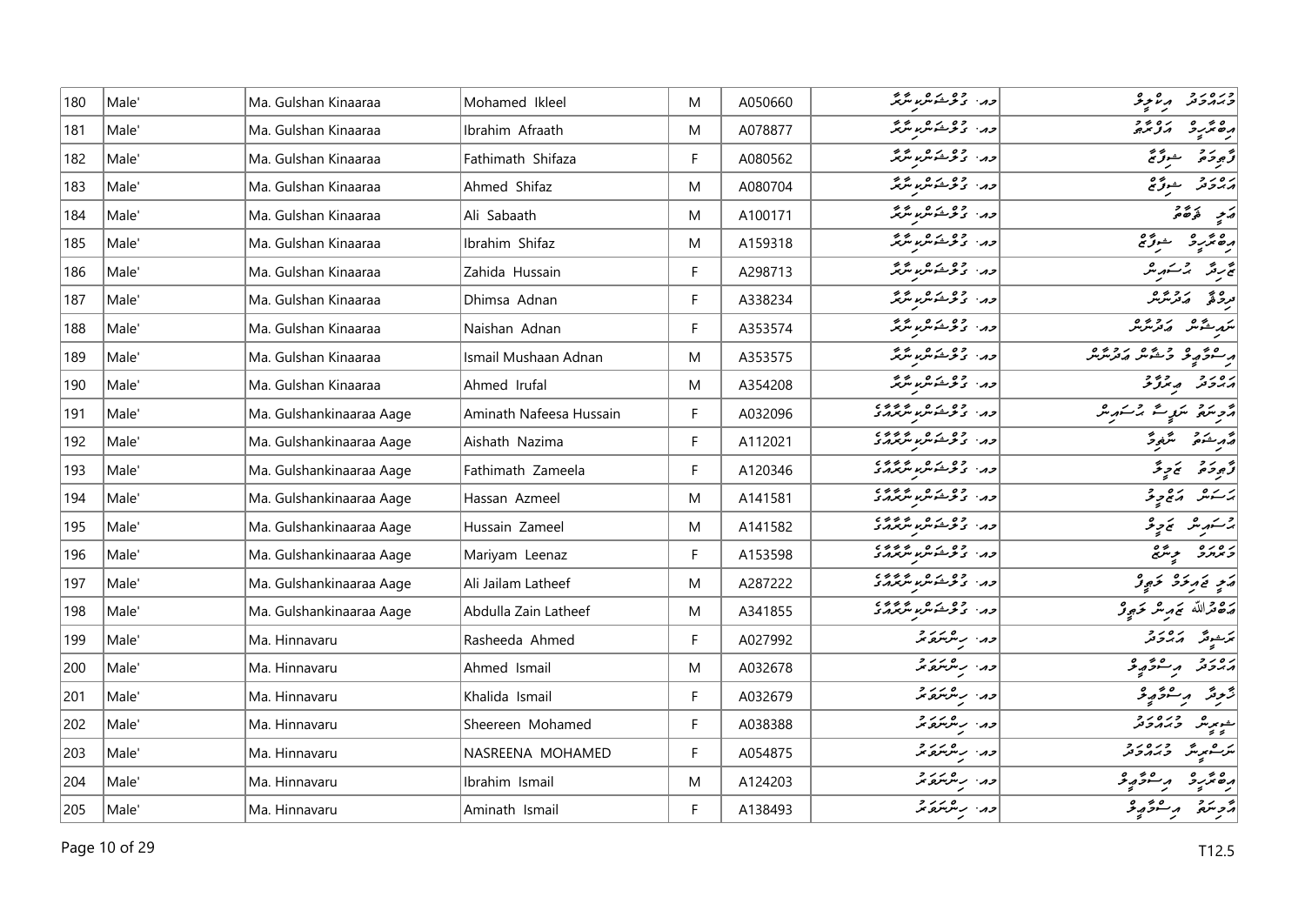| 206 | Male' | Ma. Hinnavaru            | Mariyam Ismail               | F  | A157104 | وړ . رنگونگونگو                                                   | במתכ תייתותים                                     |
|-----|-------|--------------------------|------------------------------|----|---------|-------------------------------------------------------------------|---------------------------------------------------|
| 207 | Male' | Ma. Hinnavaru Hulhagubai | Fathimath Ismail             | F. | A045048 | وړ . رسرسره برر د د د .<br>د د . رسرسره برر د د ه د               | و بر د<br>ترجو څخه                                |
| 208 | Male' | Ma. Hinnavaru Hulhagubai | YOOSUF SHAREEF               | M  | A057253 | وړ . ر سرسره برر د ده د                                           | دد به ه<br>در سور                                 |
| 209 | Male' | Ma. Hinnavaru Hulhagubai | Rilvaan Shareef              | M  | A058490 | ه در ۱۶۶۶ ور<br>د د رسرسره برر دره ه                              | ىرىشۇش شەيرۇ                                      |
| 210 | Male' | Ma. Hinnavaru Hulhagubai | Aishath Sulthona             | F  | A066850 | وړ٠ ر سرسرو پر د د ده د                                           | ر ده پر پر<br>ر<br>دگرار شومی                     |
| 211 | Male' | Ma. Hinnavaru Hulhagubai | Mohamed Shareef              | M  | A067082 | وړ . په پرې د د د ده د                                            | ورەرو شەرو                                        |
| 212 | Male' | Ma. Hinnavaru Hulhagubai | Afshana Mohamed              | F  | A079230 | وړ٠ رسرسرو دورور                                                  | ره شهر دره رد<br>مروشهر دبرمرد                    |
| 213 | Male' | Ma. Hinnavaru Hulhagubai | Mohamed Gasim                | M  | A120005 | وړ . ر سرسره برر د د د .                                          | ورەر د گەسۇ                                       |
| 214 | Male' | Ma. Hinnavaru Hulhagubai | Aishath Hidhaya              | F  | A146190 | وړ٠ رسرسرو بررونه                                                 | وكرم شكوته المحروكر                               |
| 215 | Male' | Ma. Hinnavaru Hulhagubai | Ahmed Siraj                  | M  | A260287 | وړ . په پرېږې پرېږي که                                            | رەرد سەردە                                        |
| 216 | Male' | Ma. Hinnavaru Hulhagubai | Afzal Mohmed                 | M  | A264668 | وړ ر سرسرو بور وړ<br>وړ .   ر سرسرو بور نو ی ته د                 | ره ره دره رد<br>پروسو د بربرد                     |
| 217 | Male' | Ma. Hinnavaru Hulhagubai | Abdulla Mohamed Shareef      | M  | A343839 | حەر سەمبەر 2222 ھەر                                               | رە قراللە ئەرەر ئەيدى                             |
| 218 | Male' | Ma. Hinnavaru Hulhagubai | Fathimath Suhana             | F. | A343843 | وړ٠ ر بربري <sub>پر د ور ور</sub><br>در٠ ر بربري <i>پر ر د</i> ري | ژُهِ دَمُ گُرُسٌ                                  |
| 219 | Male' | Ma. Hinnavaru Hulhagubai | Aminath Jana Yoosuf          | F  | A346286 | وړ . په پرېږې پرېږي که                                            | ל היו גם היו חברים.<br>הפייטם ביות וקי-ית         |
| 220 | Male' | Ma. Hinnavaru Hulhagubai | Amaan Abdulla Zuhair         | M  | A362696 |                                                                   | روه رەورالله تح ترمرتز                            |
| 221 | Male' | Ma. Hinnavaru Hulhagubai | Fathmath Ina Hassan Naseer   | F  | A362697 | وړ . رسرسره برر د د د .<br>د د . رسرسره برر د د ه د               | ۋە ئەق مەنگە ئەسەھ ئىرلىدىگە                      |
| 222 | Male' | Ma. Hinnavaru Hulhagubai | Hamza Zuhair                 | M  | A362727 | وړ٠ ر سرسرو پر د د د د .<br>د ۱۸ - ر سرسرو بربر د د ه ۱۸          | $2.72$ $82$                                       |
| 223 | Male' | Ma. Hinnavaru Hulhagubai | Mariyam Rooya                | F. | A384877 | وړ . رسمبرو بررو دي.<br>در . رسمبرو بررو دی                       | נים נים ביבי<br>בינות ביות                        |
| 224 | Male' | Ma. Kekuri               | Muhammad Azim Abdul Haadi    | M  | A000467 | ود کاکامر                                                         | ورەر د په ه ره دور کړ<br>د بربرد تر ډغر ډه ترڅرگړ |
| 225 | Male' | Ma. Kekuri               | Abdul Hadee Hussain          | M  | A034151 | ود. ناناتهر                                                       | رەدەپر ئەسەر                                      |
| 226 | Male' | Ma. Kekuri               | Aminath Suveyda              | F  | A096848 | دە. ئاتامىيە                                                      | ۇ ئەستى ئىق ئىق                                   |
| 227 | Male' | Ma. Kekuri               | Ahmadh Rifaq Azim            | M  | A336666 | ود کارگامبر                                                       | גפגד תְצְיֹב הֵיתְ                                |
| 228 | Male' | Ma. Kekuri               | Aishath Rifqa Azim           | F  | A336668 | ود کارگانو                                                        | مەر شىم برۇق مەر                                  |
| 229 | Male' | Ma. Khaleefah            | Fathimath Naseer             | F  | A039618 | دە. ئەدۇ                                                          | ۇۋۇۋە سەببەتر                                     |
| 230 | Male' | Ma. Khaleefah            | Mohamed Ismail Abdul Rasheed | M  | A349903 | دە. ئىچۇ                                                          | כנסנד גם כבן כ"ס בנגיל בית                        |
| 231 | Male' | Ma. Kinaaraa House       | Mohamed Zahir                | M  | A010161 | <i>دە ، ئانگەردە</i>                                              | ورەرو ئەرىر                                       |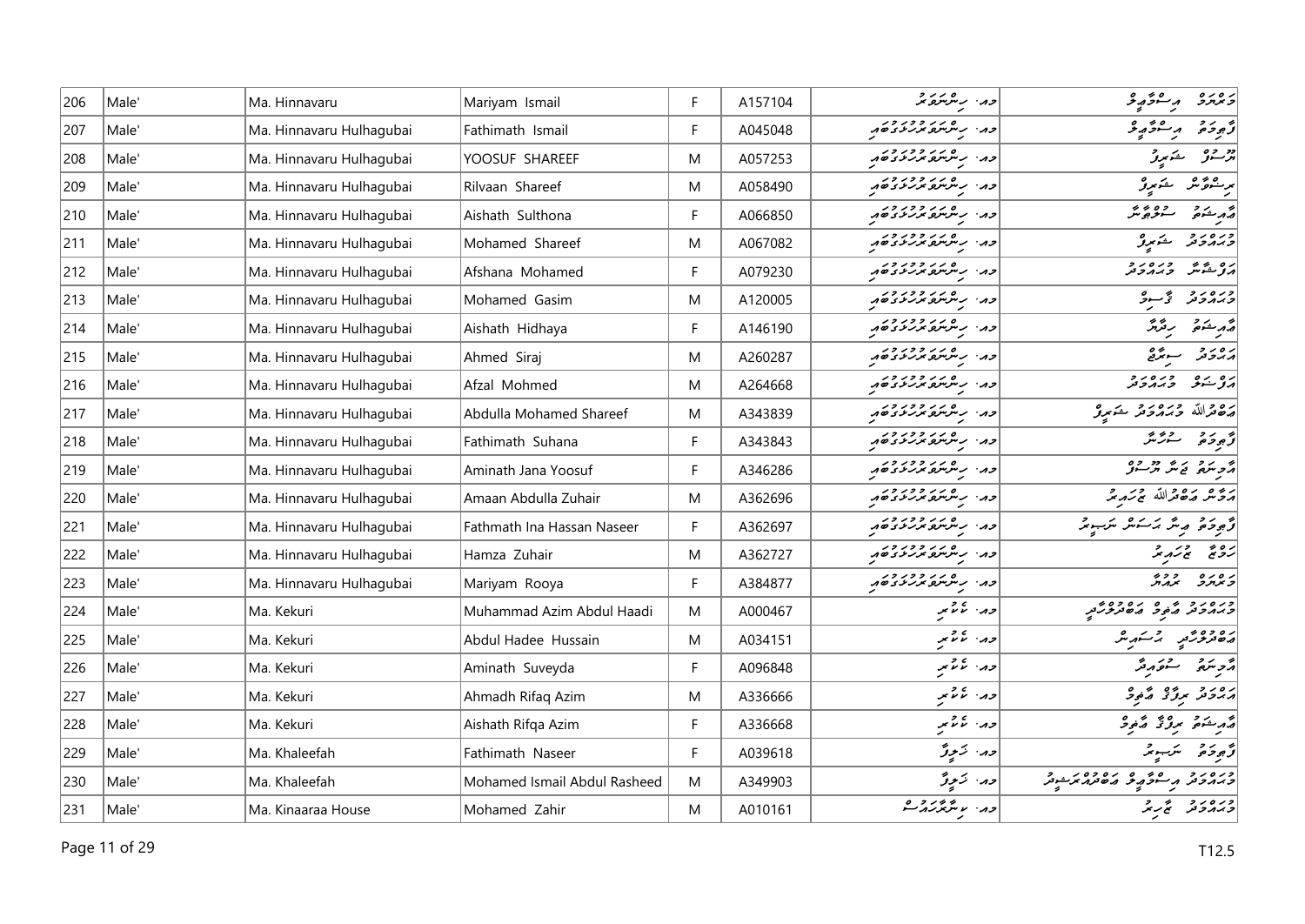| 232 | Male' | Ma. Kinaaraa House | Aminath Niroza         | F         | A151274 | ور. با پرېزىدگ       | أأروسكم سرجريح                               |
|-----|-------|--------------------|------------------------|-----------|---------|----------------------|----------------------------------------------|
| 233 | Male' | Ma. Kinaaraa House | Maeedh Mohamed Zahir   | M         | A336487 | در ، پاسپرسره ۱۳     | ورود وره دو و د                              |
| 234 | Male' | Ma. Levish         | Aishath Hudha          | F         | A000106 | ور. کروے             | $\frac{2}{3}$                                |
| 235 | Male' | Ma. Levish         | Fareeza Abdul Rahman   | F         | A000107 | در کوری <sub>گ</sub> | ره وه ره ده.<br>پره تربر تر تر تر<br>ترىپەتچ |
| 236 | Male' | Ma. Levish         | Fathimath Ali          | F         | A037007 | ور. کروے             | توجوحوا المتعج                               |
| 237 | Male' | Ma. Levish         | Fathimath Shirmeena    | F         | A041357 | ور. ئۇرىش            | توجوحتم سوعرج مكر                            |
| 238 | Male' | Ma. Levish         | Abdul Rasheed          | ${\sf M}$ | A045587 | ور. کروے             | ر ه و ه ر<br>در ه تردر بر شوتر               |
| 239 | Male' | Ma. Levish         | Adam Shareef           | ${\sf M}$ | A051309 | دە. ئۇرىئە           | دره خ <sub>م</sub> رو<br>ارترو خمیرو         |
| 240 | Male' | Ma. Levish         | Abdulla Rasheed        | ${\sf M}$ | A052450 | وړ. کوموننځه         | ەھىراللە<br>ىر شەقر                          |
| 241 | Male' | Ma. Levish         | Ibrahim Rasheed        | M         | A057604 | رو. کومیشو           | رە ئرىرو برىدۇ                               |
| 242 | Male' | Ma. Levish         | Ahmed Naufal           | M         | A062303 | در. کموید            | ر ه ر د<br>م.ر څ تر<br>سرە ئەر               |
| 243 | Male' | Ma. Levish         | Mohamed Shiham         | M         | A064850 | ور. ئۇرىشە           | ورەرو ھورو                                   |
| 244 | Male' | Ma. Levish         | Mariyam Shirmeena      | F         | A064860 | ور. ئۇرىش            | د ورو شرمر شر                                |
| 245 | Male' | Ma. Levish         | Hawwa Shiuna           | F         | A080049 | ور. ئۇرىش            | رە ئەرتە<br>بەرى خەرتى                       |
| 246 | Male' | Ma. Levish         | Muna Rasheed           | F         | A148826 | ور. ئۇرىش            | الحرش الكرنفية فكر                           |
| 247 | Male' | Ma. Levish         | Ahmed Shiyam           | M         | A153009 | دە. ئۇرىشە           | أبره رحم والشوائح                            |
| 248 | Male' | Ma. Levish         | Aminath Shirmeena      | F         | A153010 | ور. کورے             | أأدخر سكرة المستوجد والمراجع                 |
| 249 | Male' | Ma. Levish         | Fathmath Ulfa Ibrahim  | F         | A347240 | ---- كرويده          |                                              |
| 250 | Male' | Ma. Levish         | Mohamed Nabeel Rasheed | M         | A360785 | أور. كموث            | ورەرو ترەپى ترىشوتر                          |
| 251 | Male' | Ma. Lily Koalhi    | Mohamed Amir           | M         | A052822 | در ووړې              | כנסני היה                                    |
| 252 | Male' | Ma. Lily Koalhi    | Ibrahim Lifau Amir     | ${\sf M}$ | A079137 | در برویگر            | גלילים בצב בכי                               |
| 253 | Male' | Ma. Lily Koalhi    | Fathimath Liufa Amir   | F         | A095848 | در. د دره د          | وتجوفهم ومائي مأوبا                          |
| 254 | Male' | Ma. Lily Koalhi    | Ahmed Lifag Amir       | ${\sf M}$ | A095849 | در ووړې              | גפני קְרַצ לקב                               |
| 255 | Male' | Ma. Lily Koalhi    | Aminath Lakhfa Amir    | F         | A332116 | در بردید.            | أزويته وزؤ أزوند                             |
| 256 | Male' | Ma. Lily Koalhi    | Mariyam Lamath Amir    | F         | A346739 | در بردیگر            | ג 2000 במדיר ב                               |
| 257 | Male' | Ma. Lily Koalhi    | Ali Lifal Amir         | ${\sf M}$ | A371673 | در. دورې<br>په       | أأوسم ووافق أأوجر                            |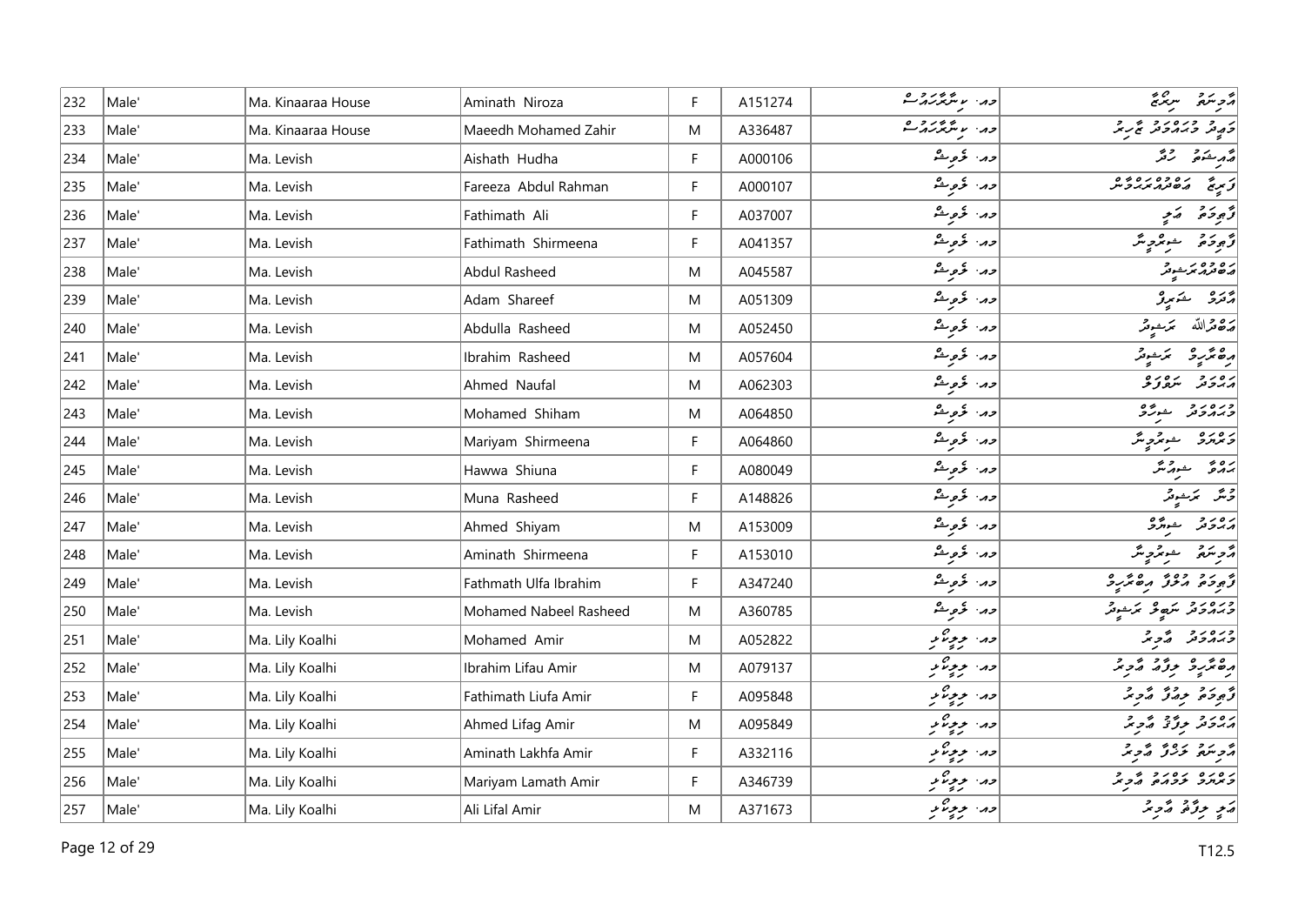| 258 | Male' | Ma. Lily of the Valley | Ahmed Imthiyaz          | M           | A032209 | <i>دە</i> بە مەدەرەپەر<br>  دە بە مەدەرەپەر | أرور وومرج                          |
|-----|-------|------------------------|-------------------------|-------------|---------|---------------------------------------------|-------------------------------------|
| 259 | Male' | Ma. Lily of the Valley | Hassan Fayaz            | M           | A068285 | درې د پروترو په                             | ير سته مشر از تر تر ت               |
| 260 | Male' | Ma. Lily of the Valley | Mohamed Hussain         | M           | A069040 | در و د پروره د                              | ورەرو ورىم                          |
| 261 | Male' | Ma. Lily of the Valley | Ismail Mahthoom         | M           | A070576 | در ۰ د د پروتره د                           | و عرصور ده دور                      |
| 262 | Male' | Ma. Lily of the Valley | Ahmed Nazeel            | M           | A094521 | دړ٠ و و پروترو د                            | أرور و سكي و                        |
| 263 | Male' | Ma. Lily of the Valley | Shazlee Shakeeb         | F           | A105544 | در و پروتروپر                               | شگھو شکرہ                           |
| 264 | Male' | Ma. Lily of the Valley | Yasir Ahmed             | M           | A106415 | در· بربر و وري بر                           | و سومر بره رو                       |
| 265 | Male' | Ma. Lily of the Valley | Ibrahim Ahusam Imthiyaz | M           | A334613 | دړ٠ و و پرو تره و                           | גם ג'ול ג'ול גם גריקית              |
| 266 | Male' | Ma. Lily of the Valley | Aishath Mahaa           | $\mathsf F$ | A338930 | در و دیدوندگام ِ                            | وكرمشتي ورحم                        |
| 267 | Male' | Ma. Lily of the Valley | Mohamed Mazin           | M           | A347486 | در و دیروترو د                              | ورەر ئۇرىگە                         |
| 268 | Male' | Ma. Lily of the Valley | Mohamed Ayaz Hassan     | M           | A369233 | در و دیدونده د                              | ورەر دېرى ئەسەر                     |
| 269 | Male' | Ma. Lily of the Valley | Rishfa Hassan           | F           | A369814 | دړ٠ و و پرو تره و                           | ىرىشۇ كەسكىر                        |
| 270 | Male' | Ma. Livaazaa House     | Aishath Liwaza Saadiq   | F           | A024202 | در ووځ زړ و                                 | و مشرق بروسی سکوری                  |
| 271 | Male' | Ma. Livaazaa House     | Ahmed Liwaz             | M           | A026055 | בו תפשיית                                   | برەر دۇق                            |
| 272 | Male' | Ma. Livaazaa House     | Latheefa Easa           | F           | A069163 | בו. בפש"ד בר                                | تزېږ تر مړینځ                       |
| 273 | Male' | Ma. Livaazaa House     | Ruwaidha Liwaza         | F           | A074516 | בו יינול ביורי                              | بزوكر فروحج                         |
| 274 | Male' | Ma. Livaazaa House     | Ibrahim Liwaz           | M           | A081524 | בו ייפש מגם                                 | ەر ھەتتەر 2<br>ر<br>حرج ج           |
| 275 | Male' | Ma. Livaazaa House     | Mariyam Liwaza          | F.          | A152158 | בו ייפש מגים                                | دەرە دەنج                           |
| 276 | Male' | Ma. Livaazaa House     | HUSSAIN LIWAZ           | M           | A155064 | وړ٠ دویځ رُړ و                              | يزحكم مرتدع وتحاميح                 |
| 277 | Male' | Ma. Livaazaa House     | Hassan Liwaz            | M           | A163080 | در و و در د ه                               | يرسەشر بەرقىقى                      |
| 278 | Male' | Ma. Livaazaa House     | Ali Liwaz               | M           | A350445 | وړ، موځ پروه                                | أتكمج ومحفر                         |
| 279 | Male' | Ma. Livaazaa House     | Hamdhoon Liwaz          | M           | A361999 | בו תפשיית                                   | رەددە بەھ                           |
| 280 | Male' | Ma. Maavaru            | Hassan Mohamed          | M           | A011525 | وړ ژوبر                                     | يركسني وره دو                       |
| 281 | Male' | Ma. Maavaru            | Hussain Mohamed         | M           | A042211 | وړ ژونو                                     | وكسكر سي وبره د و                   |
| 282 | Male' | Ma. Maavaru            | Moosa Mohamed           | M           | A044232 | وړ ژونو                                     | و رە ر د<br>تر پر تر تر<br>تر معتبر |
| 283 | Male' | Ma. Maavaru            | Mariyam Wahida          | F           | A072066 | وړ ژونو                                     | رەرە ئەرئە                          |
|     |       |                        |                         |             |         |                                             |                                     |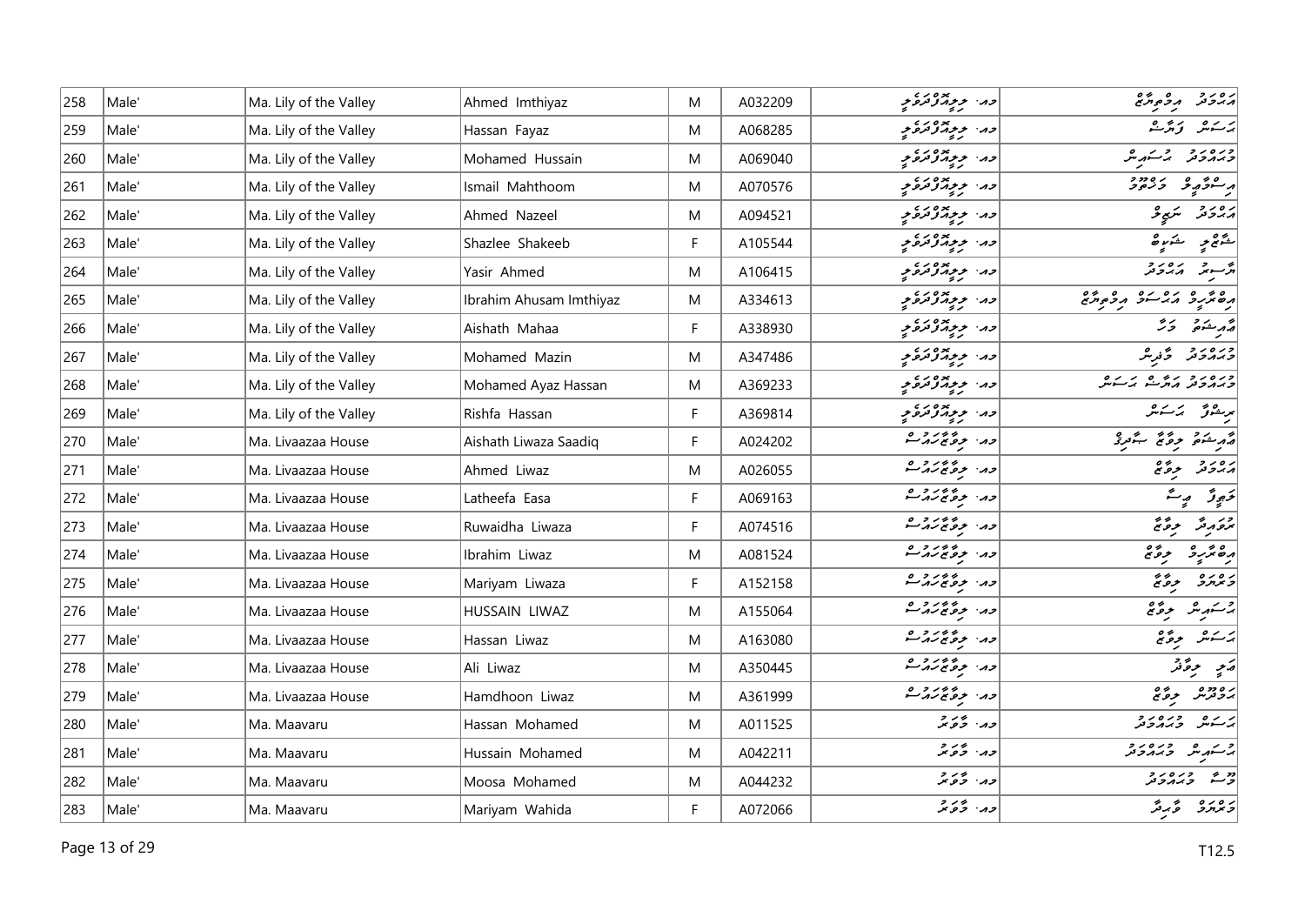| 284 | Male' | Ma. Maavaru    | Hamid Faisal            | M           | A077900 | وړ ژوند                 | پژونژ توربند                                    |
|-----|-------|----------------|-------------------------|-------------|---------|-------------------------|-------------------------------------------------|
| 285 | Male' | Ma. Maavaru    | Mohamed Faisal          | M           | A146242 | وړ ژوبر                 | ورەرو تەرىبى                                    |
| 286 | Male' | Ma. Maavaru    | Aminath Faisal          | $\mathsf F$ | A147770 | وړ ژوبر                 | أأدوسم وأربثكم                                  |
| 287 | Male' | Ma. Maavaru    | Ahmed Faisal            | M           | A147771 | وړ ژونو                 | أرەر ئەب كە                                     |
| 288 | Male' | Ma. Maavaru    | Hamdhoon Faisal         | M           | A148187 | وړ ژوبر                 | رەددە تەرىپى                                    |
| 289 | Male' | Ma. Maavaru    | Aishath Azha Azneem     | $\mathsf F$ | A351380 | وړ ژونو                 | הת בים גזי הם תפ                                |
| 290 | Male' | Ma. Majra      | Jaufar Ali              | M           | A038283 | وړ٠ وَقِي               | لماه وراثر المركب وأكبر                         |
| 291 | Male' | Ma. Majra      | Mariyam Naeema          | $\mathsf F$ | A084394 | ود. وقايم               | و وره شهردٌ                                     |
| 292 | Male' | Ma. Majra      | Mohamed Ridhfaan Jaufar | M           | A329244 | دە. ئۇڭمە               | ورەر د پروژگر ج د در د                          |
| 293 | Male' | Ma. Majra      | Aishath Nazaha Rasheed  | F           | A334630 | وړ کو د کار             | أوار مشاهي التركاش التر متوسطر                  |
| 294 | Male' | Ma. Maskathuge | Ibrahim Manik           | M           | A034902 | $\frac{c}{c}$           | ە ھەمەر 25 سرىر<br>م                            |
| 295 | Male' | Ma. Maskathuge | Mohamed Yasif           | M           | A039144 | $\frac{c}{c}$           | כנים ניבי ותבי-ק                                |
| 296 | Male' | Ma. Maskathuge | Aishath Fazna           | F           | A039531 | כו. <sup>ב</sup> לעיד ב | و ديگر دي.<br>م                                 |
| 297 | Male' | Ma. Maskathuge | Aminath Shazeena        | $\mathsf F$ | A039617 | כו המיני בי             | أترجر سنتوسته وأنتقى                            |
| 298 | Male' | Ma. Maskathuge | Ahmed Moosa             | M           | A039619 | בו ב-מים                | ړه ده ده په                                     |
| 299 | Male' | Ma. Maskathuge | Mariyam Shaina          | F           | A055864 | وړ کر ۱۶۷۵              | رەرە شەرش                                       |
| 300 | Male' | Ma. Maskathuge | Mohamed Ahmed           | M           | A082671 | כו. <sup>ב</sup> לעיד ב | כנסנכ נסנכ<br>כגמכ <mark>ט מ</mark> גכ <b>ט</b> |
| 301 | Male' | Ma. Maskathuge | Ibrahim Shifaz          | M           | A095489 | وړ کر ور ور             | ىر <i>ە ئۈر ئى</i> رۇم                          |
| 302 | Male' | Ma. Maskathuge | Hawwa Shifana           | F           | A105436 | כו. ב-שיפש              | رەپ خىرگىگە                                     |
| 303 | Male' | Ma. Maskathuge | Khadeeja Roona          | F           | A105437 | وړ کر ۱۶۷۵              | زَمِرِيحَ تَمْرُسَّرَ                           |
| 304 | Male' | Ma. Maskathuge | Hussain Ahmed           | M           | A132155 | دړ٠ د کامود             | جر سکه شد از مارد و در د                        |
| 305 | Male' | Ma. Maskathuge | Aishath Shamla          | F           | A132156 | בו ב-מים                | مەر شىرە ئىشى ئىشرىتى                           |
| 306 | Male' | Ma. Maskathuge | Ahmed Yafaau Yasiph     | M           | A160924 | وړ کر ده ده             | גפגב גובב וביינרי<br>הגבה ותצה ותיינר           |
| 307 | Male' | Ma. Maskathuge | Ahmed Sahumaan          | M           | A332343 | כו - באיני בי           | رەرد بەدەر<br>مەردىر سەرۋىر                     |
| 308 | Male' | Ma. Maskathuge | Aminath Shazla          | F           | A354233 | وړ کر ور ور             | أأوبترة الشياقر                                 |
| 309 | Male' | Ma. Maskathuge | Shuhudha Ahmed          | F           | A371435 | وړې د کامونو دی         | رووي برەر و<br>شەرقر <b>ب</b> رگەنز             |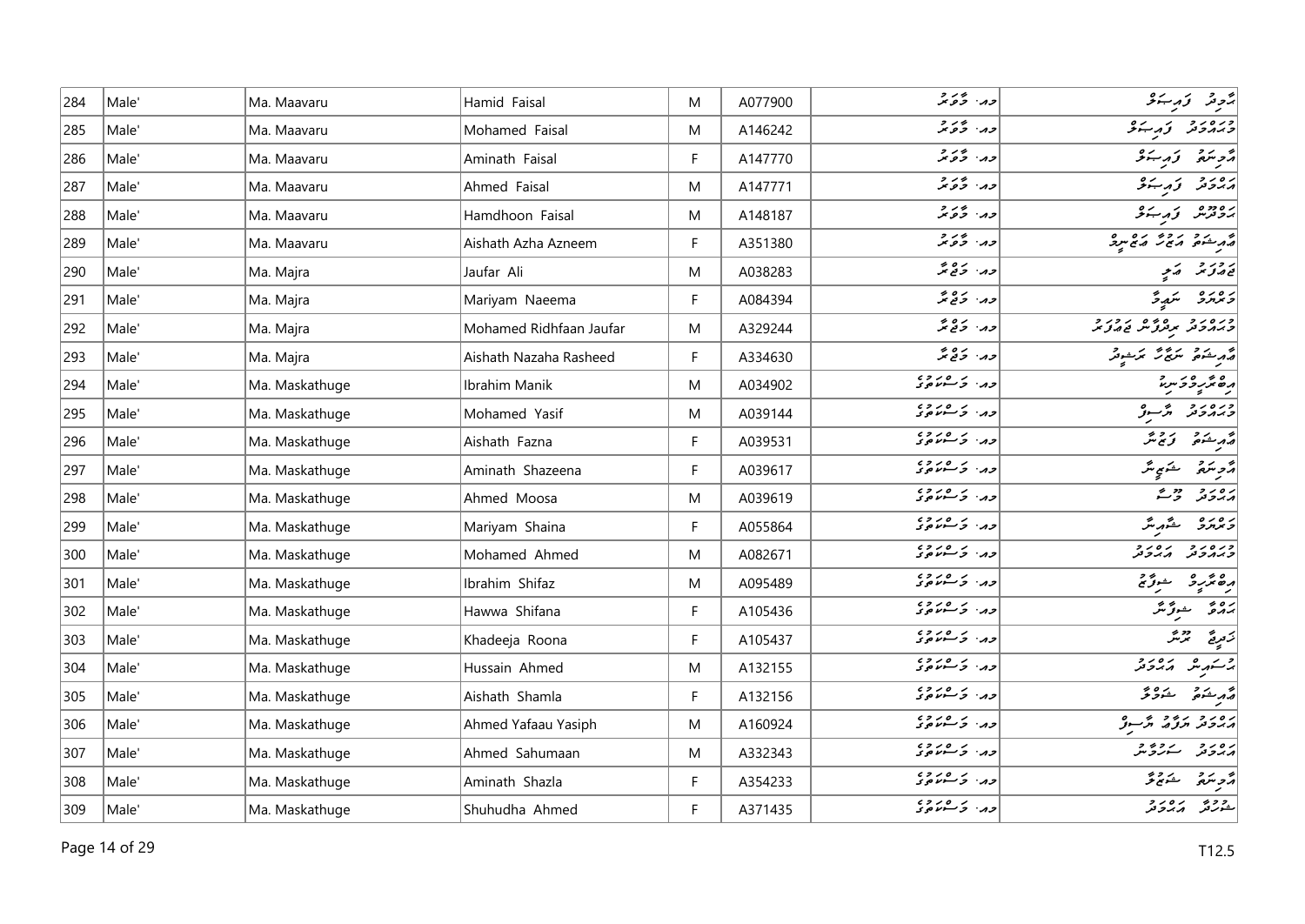| 310 | Male' | Ma. Maskathuge   | Sufua Ahmed            | F         | A371436 | $\frac{c}{c}$ , $\frac{c}{c}$ , $\frac{c}{c}$ , $\frac{c}{c}$ , $\frac{c}{c}$ , $\frac{c}{c}$ , $\frac{c}{c}$ , $\frac{c}{c}$ , $\frac{c}{c}$ , $\frac{c}{c}$ , $\frac{c}{c}$ , $\frac{c}{c}$ , $\frac{c}{c}$ , $\frac{c}{c}$ , $\frac{c}{c}$ , $\frac{c}{c}$ , $\frac{c}{c}$ , $\frac{c}{c}$ , $\frac{c}{c}$ , $\frac{c}{c}$ , | جەنزەيە<br>ەرەر                                           |
|-----|-------|------------------|------------------------|-----------|---------|---------------------------------------------------------------------------------------------------------------------------------------------------------------------------------------------------------------------------------------------------------------------------------------------------------------------------------|-----------------------------------------------------------|
| 311 | Male' | Ma. Medhufinolhu | Ali Suzain             | M         | A011111 | دړ٠ وترو پرو                                                                                                                                                                                                                                                                                                                    | ە ئەسىم يەر                                               |
| 312 | Male' | Ma. Medhufinolhu | Aminath Lizzie         | F         | A011461 | دړ٠ ځنگر شرعه                                                                                                                                                                                                                                                                                                                   | أأدحر سكرة<br>حرمي                                        |
| 313 | Male' | Ma. Medhufinolhu | Mariyam Leeza          | F         | A035036 | در وترویزه                                                                                                                                                                                                                                                                                                                      | ويوبره<br>حريج                                            |
| 314 | Male' | Ma. Medhufinolhu | Mohamed Nazeeh         | M         | A059420 | دړ. ځ تروپنرنگه                                                                                                                                                                                                                                                                                                                 | سَبِيرُ<br>و ره ر د<br><i>و پر</i> پر تر                  |
| 315 | Male' | Ma. Medhufinolhu | Ahmed Riyaz            | M         | A063251 | در علم ترويد                                                                                                                                                                                                                                                                                                                    | גם ג' באת בי                                              |
| 316 | Male' | Ma. Medhufinolhu | Mariyam Shasha Suzain  | F         | A067035 | دړ٠ ځنگر شرعه                                                                                                                                                                                                                                                                                                                   | رەرە شەش ئىتمار                                           |
| 317 | Male' | Ma. Medhufinolhu | Hassan Ali             | ${\sf M}$ | A102953 | در علم ترويد                                                                                                                                                                                                                                                                                                                    | پرسترش کامی                                               |
| 318 | Male' | Ma. Medhufinolhu | Aishath Lama Nazeeh    | F         | A189981 | در. د ترویبرد                                                                                                                                                                                                                                                                                                                   |                                                           |
| 319 | Male' | Ma. Medhufinolhu | Zufar Ahmed Riyaz      | M         | A332089 | دړ. د تروپنر                                                                                                                                                                                                                                                                                                                    | ور د رورد برگ <i>ر</i> گ                                  |
| 320 | Male' | Ma. Medhufinolhu | Izzu Ibrahim Moosa     | M         | A336476 | در ۱۰ د ترویبرو                                                                                                                                                                                                                                                                                                                 | 272220720                                                 |
| 321 | Male' | Ma. Medhufinolhu | Zawl Ali Fahmy Mohamed | M         | A362009 | در کا در محمد                                                                                                                                                                                                                                                                                                                   | גם כל קבור בגם כביר                                       |
| 322 | Male' | Ma. Miladhooge   | Khadeeja Gasim         | F         | A037170 | وړ وتونور                                                                                                                                                                                                                                                                                                                       | أَرْسِعُ تَحْسِرُ وَ                                      |
| 323 | Male' | Ma. Miladhooge   | Ahmed Hamdhoon         | ${\sf M}$ | A070857 | כו. <sub>ק</sub> יבנג                                                                                                                                                                                                                                                                                                           |                                                           |
| 324 | Male' | Ma. Miladhooge   | Mohamed Sodig          | M         | A097661 | وړ ویژنو                                                                                                                                                                                                                                                                                                                        | ورەر د بەگەر<br><i>دى</i> رمەس بەھرىي                     |
| 325 | Male' | Ma. Miladhooge   | Mariyam Sheeneez       | F         | A119635 | وړ٠ و توتوری                                                                                                                                                                                                                                                                                                                    | رەرە <sub>شوس</sub> ى<br><i>دى</i> رىرۇ ش <sub>وس</sub> ى |
| 326 | Male' | Ma. Miladhooge   | Hassan Haleem          | M         | A119636 | وړ٠ و توتوری                                                                                                                                                                                                                                                                                                                    | زىكى ئەرە                                                 |
| 327 | Male' | Ma. Miladhooge   | Adam Asif              | M         | A147384 | وړ٠ و وترو،                                                                                                                                                                                                                                                                                                                     | أوره ويجبوني                                              |
| 328 | Male' | Ma. Miladhooge   | Hussain Shah           | M         | A159870 | כוזי - כיביבה<br>  –                                                                                                                                                                                                                                                                                                            | جر شهر مشرج مشرج                                          |
| 329 | Male' | Ma. Miladhooge   | Fathimath Shammaa      | F         | A219136 | وړ٠ و توکوری                                                                                                                                                                                                                                                                                                                    | وٌ و ده ده و                                              |
| 330 | Male' | Ma. Miladhooge   | Fathimath Jumaina      | F         | A332563 | اوړ و ووه<br>است                                                                                                                                                                                                                                                                                                                | وتموختم فيخبر                                             |
| 331 | Male' | Ma. Miladhooge   | Hawwa Juwaidha         | F         | A332565 | وړ٠ و دوه ه<br>  سه د وفرو                                                                                                                                                                                                                                                                                                      | رەپ در پژ                                                 |
| 332 | Male' | Ma. Miladhooge   | Ali Jasim              | ${\sf M}$ | A332941 | وړ٠ و دوه ته<br>  در٠ و دور                                                                                                                                                                                                                                                                                                     | أرشح ويح سوحه                                             |
| 333 | Male' | Ma. Miladhooge   | Abdulla Nasih          | M         | A352275 | وړ٠ و تونور                                                                                                                                                                                                                                                                                                                     | مَدْهُ مَّرْاللَّهُ مَّرْجِعَةٌ                           |
| 334 | Male' | Ma. Miladhooge   | Ismail Ashraf          | M         | A352277 | وړ٠ و دوه ه<br>  سه د وفترو                                                                                                                                                                                                                                                                                                     | ر شۇر ئەر ئەشلىر                                          |
| 335 | Male' | Ma. Miladhooge   | Aminath Farahath       | F         | A352279 | اوړ و ووه د                                                                                                                                                                                                                                                                                                                     | أأرمز وسردة                                               |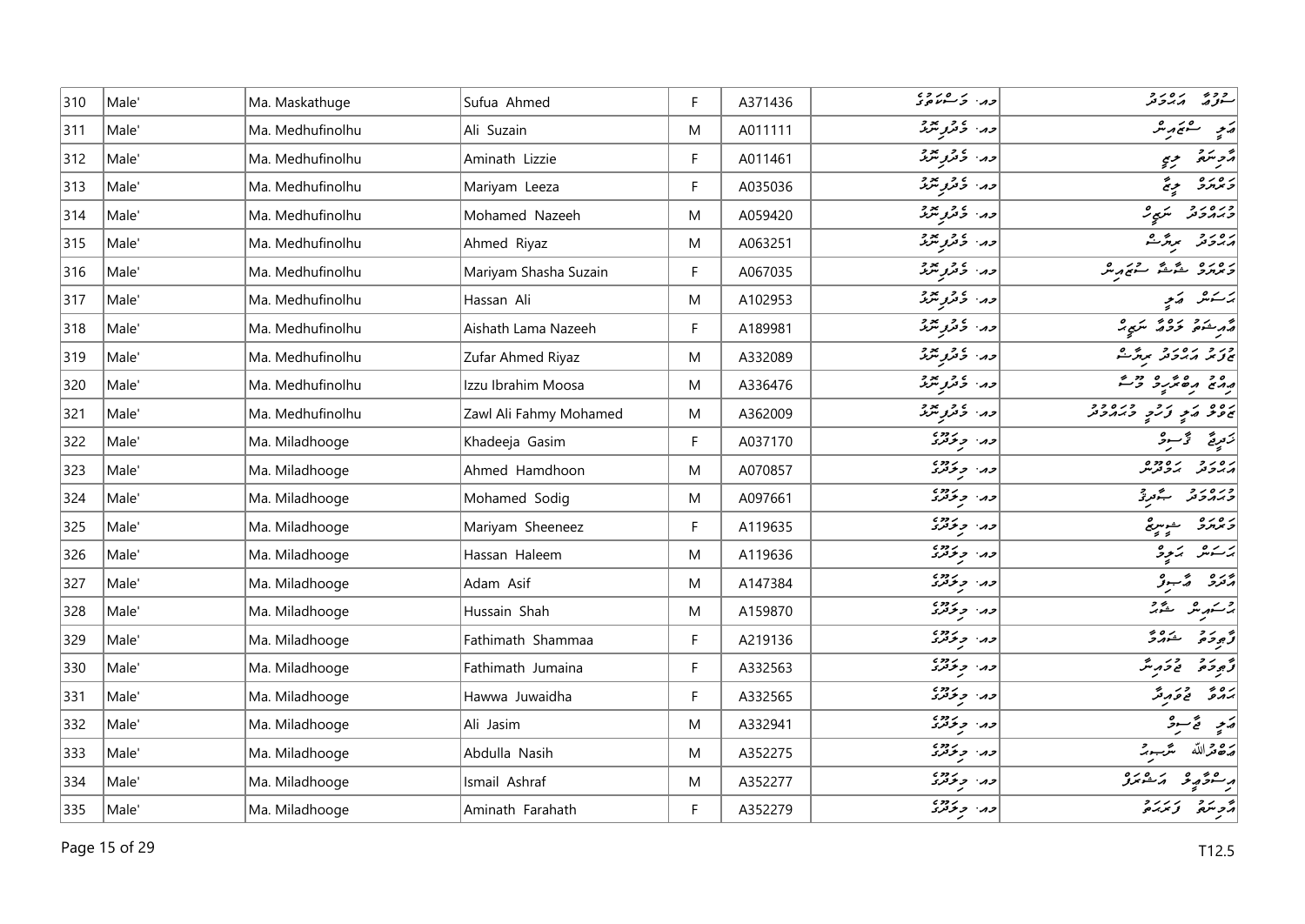| 336 | Male' | Ma. Miladhooge    | AMINATH NAJIYA               | $\mathsf F$ | A365591 | כומי כיצעב<br>כומי כיצעב                               | سٌرة «گُر<br>لأحرسكم                           |
|-----|-------|-------------------|------------------------------|-------------|---------|--------------------------------------------------------|------------------------------------------------|
| 337 | Male' | Ma. Miladhooge    | Aishath Lam'aa               | F           | A365592 | و د.<br>و در و نوترو                                   | و گرم شو د<br>مرکز شو ه                        |
| 338 | Male' | Ma. Miladhooge    | Aishath Shamna               | $\mathsf F$ | A370954 | כו <i>יי</i> <sub>ק</sub> יצע.צ                        | دُ مِنْدَمْ شَوَسَّر                           |
| 339 | Male' | Ma. Morning View  | Mohamed Ashfag               | M           | A032262 | <i>دە</i> . ئ <sup>ى</sup> رىشدەم                      | وره رو پره وه<br>چربرچنز پرشورتی               |
| 340 | Male' | Ma. Morning View  | Khadheeja Mohamed            | $\mathsf F$ | A041990 | وړ· گېرىگر <sub>ى تو</sub> رگ                          | و ره ر د<br><i>د ب</i> رگرفر<br>تزمرچَّ        |
| 341 | Male' | Ma. Morning View  | Fathimath Ali                | $\mathsf F$ | A043838 | وړ٠ <sup>5</sup> سرسر <sub>ى تو ت</sub> ر              | وٌودَهُ کَمَ                                   |
| 342 | Male' | Ma. Morning View  | Mohamed Himad                | M           | A056276 | وړ٠ وګېږ شوه پر                                        | דנסנד המב                                      |
| 343 | Male' | Ma. Morning View  | Shareefa Ali                 | $\mathsf F$ | A057606 | בו. <sup>5</sup> יי <sub>נ</sub> ייע <sub>ל קי</sub> ת | لتكبرتى أكامج                                  |
| 344 | Male' | Ma. Morning View  | Aishath Rasheeda             | F           | A067956 | <i>دە</i> . ك <sup>ى</sup> رىشدە ب <sup>و</sup>        | ر<br>مگر شکور محرشونگر                         |
| 345 | Male' | Ma. Morning View  | Aminath Azmeela              | F           | A077664 | وړ. د سرچورو                                           | أزويتم أرجم ويحر                               |
| 346 | Male' | Ma. Morning View  | Mohamed Javid                | M           | A078119 | ر<br>در وسر شر شده و مر                                | ورەرو پەر                                      |
| 347 | Male' | Ma. Morning View  | FAREESHA HANEEF              | F           | A130503 | בו. צייקייצי קיק                                       | أَوْسِتْ - سَبِينٌ                             |
| 348 | Male' | Ma. Morning View  | Aishath Salma                | F           | A134778 | وړ٠ <sup>5</sup> سرسر و مر                             | ورمشكم المستوفر                                |
| 349 | Male' | Ma. Morning View  | Mariyam Raynoo               | $\mathsf F$ | A144916 | وړ٠ گرسرچور                                            | ر ه ر ه<br><del>ر</del> بربرگر<br>یر وو<br>موس |
| 350 | Male' | Ma. Morning View  | FATHIMATH SALWA              | F           | A310702 | ر<br>دړ. د سرسر <sub>ۍ تو</sub> ر                      | وُجِرَة سَعْرَةَ                               |
| 351 | Male' | Ma. Morning View  | Aishath Shaheena Hussain     | F           | A326161 | حەر. ئۇس <sub>تىرىم</sub> رى                           | ە ئەھقىم ئىقرىتى برگىئەر ش                     |
| 352 | Male' | Ma. Morning View  | Shiuna Latheef               | F           | A334349 | قەرەب ئۇسرىكرى بورگە                                   | شەر ئىگە ئىچ                                   |
| 353 | Male' | Ma. Morning View  | Aishath Ushwa Ibrahim Naseer | F           | A334351 | ے۔<br>  <i>دە</i> نۇسىرىمىدە بىر                       | د.<br>در شوی در شوی در دیگردی سرجوند           |
| 354 | Male' | Ma. Morning View  | Shifna Latheef               | F           | A335967 | دړ٠ د سرسر د و ټر                                      | خور گر گروگر                                   |
| 355 | Male' | Ma. Morning View  | Mohamed Sinah                | M           | A336308 | وړ. <sub>و</sub> ګېږمبر <sub>و وم</sub> ر              | ورەرو سەرە                                     |
| 356 | Male' | Ma. Morning View  | Ali Naavee Niyaz             | M           | A347392 | وړ٠ گ <sup>ې</sup> ربندو وگ                            | ړَ په شمېر سرونځ                               |
| 357 | Male' | Ma. Morning View  | Mohamed Hassan Ahmed         | M           | A347393 | وړ٠ وګېږ شوه پر                                        | ورەر دېرى رەرد                                 |
| 358 | Male' | Ma. Morning View  | Shauna Latheef               | F           | A349369 | حەر ئى سر سى دەرم                                      | شەر ئىم ئىمور                                  |
| 359 | Male' | Ma. Morning View  | Ahmed Nawaz                  | M           | A407456 | בו. <sup>5</sup> יי <sub>נ</sub> ייע <sub>ל קי</sub> ת | رەر دىر                                        |
| 360 | Male' | Ma. Namoona Villa | Ghashiyath Sadna             | F           | A024922 | دە. ئېزىتموگە                                          | پژڪر <i>و</i><br>ذرعو پر د<br>سەدرىتر          |
| 361 | Male' | Ma. Namoona Villa | Afeefa Ahmed                 | F           | A024925 | ر دود به برده در کار<br>در ۱۰ سرچ سرو څ                | ړَ پِرُ د د د د                                |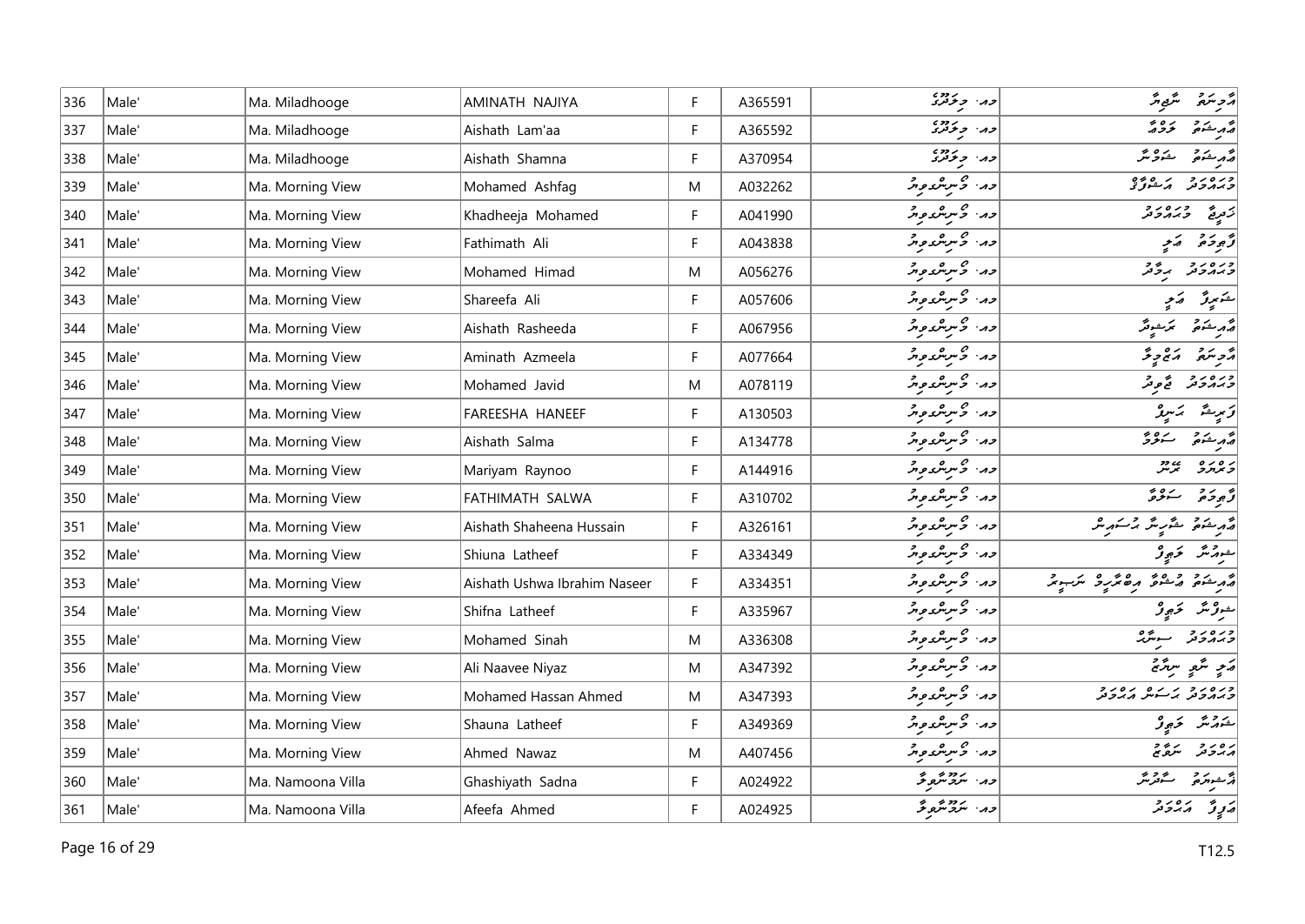| 362 | Male' | Ma. Namoona Villa | Fathimath Lufsha             | F  | A046624 | رە بىردىشى ئى                                 | أَدْجِعَةُ وَدْشَ                                                                                    |
|-----|-------|-------------------|------------------------------|----|---------|-----------------------------------------------|------------------------------------------------------------------------------------------------------|
| 363 | Male' | Ma. Namoona Villa | MOHAMED HAFIZ                | M  | A148298 |                                               | ورەر و و                                                                                             |
| 364 | Male' | Ma. Namoona Villa | Ibrahim Niyaz Hassan         | M  | A166734 |                                               | رە ئرىر ئىر ئەس ئەسكىر                                                                               |
| 365 | Male' | Ma. Namoona Villa | Abdulla Huzair               | M  | A166957 | ر دور به سرچ پیچه نخ                          | برە قراللە جىم يە                                                                                    |
| 366 | Male' | Ma. Namoona Villa | Mariyam Maldha Shareef       | F  | A336248 |                                               | دەرە رەپر شەرو                                                                                       |
| 367 | Male' | Ma. Namoona Villa | Ali Riyaz                    | M  | A340974 | وە بىر دەم ئى                                 | أورم بروج                                                                                            |
| 368 | Male' | Ma. Namoonage     | NIERA HAROON ISMAIL          | F  | A152765 | גוד הדבית ה<br><i>ב</i> וגי יי <i>נד</i> יינג | ببربر رسمه ومسترخم و                                                                                 |
| 369 | Male' | Ma. Namoonage     | Aishath Sizumeen             | F  | A167400 | קחי ומפי<br>כוזי יינביינג                     | و م شو د سوم د شر<br>م                                                                               |
| 370 | Male' | Ma. Namoonage     | Fathimath Yumna              | F  | A167401 | החי מדבר מה<br>כני ייתוב ייתב                 | ق بالمحمد المحمد المحمد المحمد المحمد المحمد المحمد المحمد المحمد المحمد المحمد المحمد المحمد المحمد |
| 371 | Male' | Ma. Naseeb        | Haseena Zakariyya            | F  | A048681 | وړ سربده                                      | جاسپیٹر    ٹائبروگر                                                                                  |
| 372 | Male' | Ma. Naseeb        | Ali Rameez                   | M  | A054887 | وړ٠ سربده<br>پ                                | ړې برې                                                                                               |
| 373 | Male' | Ma. Naseeb        | Khadheeja Ahmed              | F  | A062059 | وړ٠ سرب وه                                    | كزمرقح كمكرومر                                                                                       |
| 374 | Male' | Ma. Naseeb        | Athifa Ahmed                 | F  | A069548 | وړ٠ سرَبوهُ                                   | م و ره د و                                                                                           |
| 375 | Male' | Ma. Naseeb        | Muhammad Nizar               | M  | A076434 | وړ٠ سرَب ه                                    | כנים ניבי תואב                                                                                       |
| 376 | Male' | Ma. Naseeb        | Abdulla Shaheen              | M  | A085371 | وړ٠ سرَبوه                                    | حقص الله خربثر                                                                                       |
| 377 | Male' | Ma. Naseeb        | Aishath Ahmed                | F  | A091750 | وړ٠ سرَب و                                    |                                                                                                      |
| 378 | Male' | Ma. Naseeb        | Aminath Hasna Hussain        | F  | A155048 | وړ٠ سرّبوه                                    | أأدينهم برحش برحتهر                                                                                  |
| 379 | Male' | Ma. Naseeb        | Mohamed Mafaaz Abdul Razzaq  | M  | A351149 | دە. سگە يەھ                                   | כנסנכ נמס נסכסנסמב<br>במ <mark>מכט כ</mark> צא <mark>מ</mark> סט <i>מאמ</i> אב                       |
| 380 | Male' | Ma. Naseeb        | Fathimath Nafha Abdul Razzag | F. | A356342 | دە. سكەبدە                                    | ه د د ده و دره د ده ده و                                                                             |
| 381 | Male' | Ma. Naseeb        | Aminath Nuha Abdul Razzag    | F  | A383956 | دړ سرب ه                                      | ם גב בם גםהם גם בב.<br>הביתם, יינג השנה בהב                                                          |
| 382 | Male' | Ma. Naseeb        | Maryam Niha Abdul Razzag     | F  | A394440 | وړ٠ سرَب ه                                    | ג בי הם הם גם כבי הם בי<br>בי <i>ג</i> ו <i>ג בי הם בנו יג</i> וג בי                                 |
| 383 | Male' | Ma. Perihelion    | Adeel Saeed                  | M  | A025896 | حەر، ئ <sub>ۇ بېرىيە جەم<sup>ى</sup>ر</sub>   | پر سوچر کے کیم تھا                                                                                   |
| 384 | Male' | Ma. Perihelion    | Fazeel Saeed                 | M  | A054581 | در ۱۰ بومور در شر<br>                         | ترسید محصومتر                                                                                        |
| 385 | Male' | Ma. Perihelion    | Mohamed Saeed                | M  | A055431 | حەر، ئۇمەر <i>جەم</i> كىر                     | ورەرو سەر                                                                                            |
| 386 | Male' | Ma. Perihelion    | Faseel Saeed                 | M  | A071683 | دە · ئېرىپ دەكەش                              | تۆسپە پىچە<br>ستهيطر                                                                                 |
| 387 | Male' | Ma. Perihelion    | Ismail Manik                 | M  | A095025 | حەر، ئۇ بېرىبومەتلى<br>مەنبەر ئەس             | ە س <sup>ە</sup> ئەر ئەر ئەرىر                                                                       |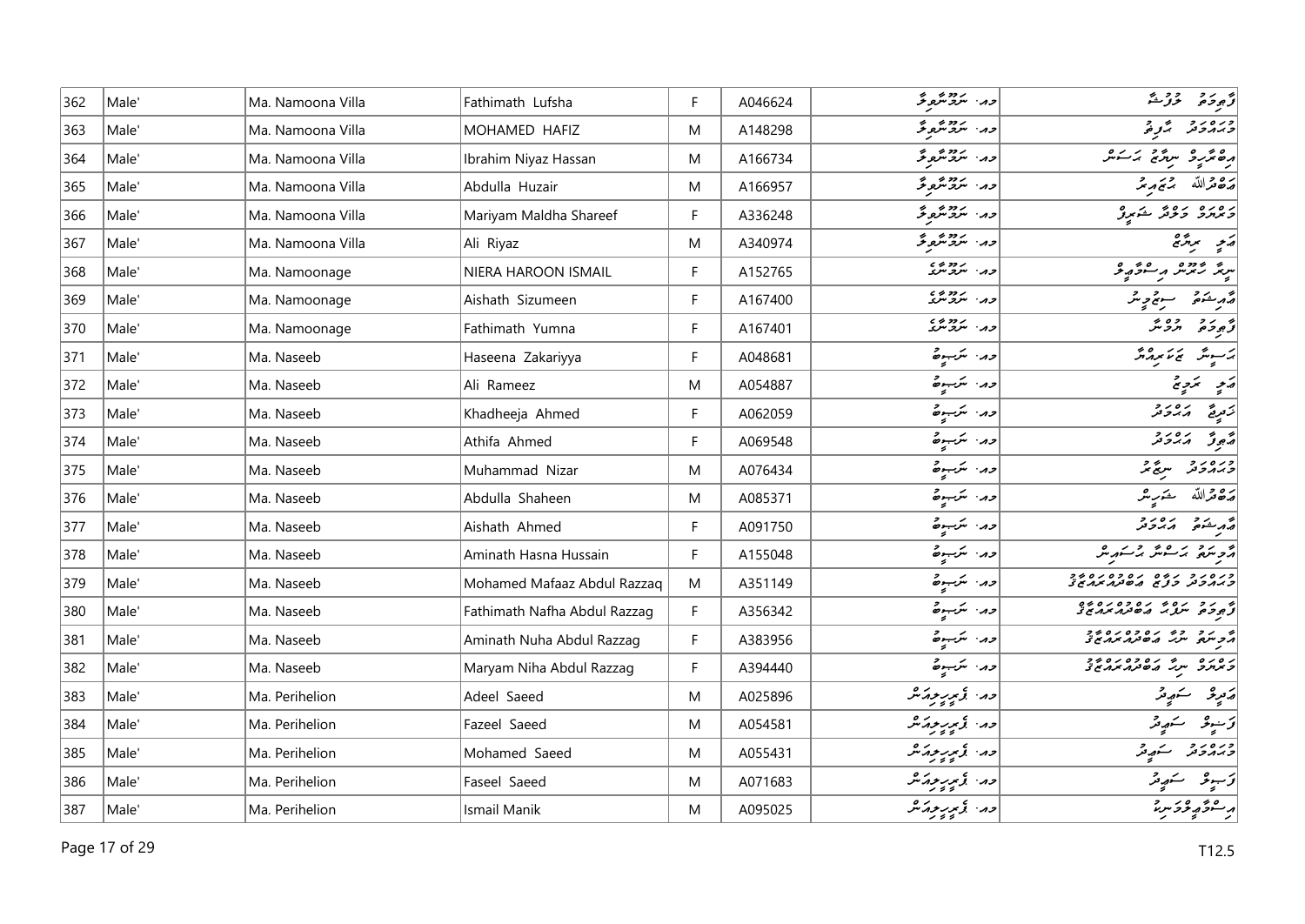| 388 | Male' | Ma. Perihelion   | Thooba Saeed         | F | A113877 | حەر، ئ <sub>ۇ بېرىيە جەم<sup>كە</sup>ر</sub> |                                                         |
|-----|-------|------------------|----------------------|---|---------|----------------------------------------------|---------------------------------------------------------|
| 389 | Male' | Ma. Perihelion   | Areef Saeed          | M | A127770 | دە · . ئې پرېبرو ئەنگ                        |                                                         |
| 390 | Male' | Ma. Perihelion   | Thoha Fazeel Saeed   | M | A166024 | حەر، ئۇمەر <i>جەم</i> كىر                    | دوی کرد و<br>جوہ کرد و<br>دیکھی کرد و<br>جوٹ کی نیو کرد |
| 391 | Male' | Ma. Perihelion   | Mohamed Guraishy     | M | A280965 | در بو توپر پرور شر                           | وره رو د ور<br>در در و تومهر شو                         |
| 392 | Male' | Ma. Perihelion   | Nuzuha Fazeel        | F | A341858 | حەر، ئۇ <i>بېر بېرىدى</i> گە                 | رود کو توسیو کار دیگر<br>سرچ کر دیگر                    |
| 393 | Male' | Ma. Perihelion   | AKRAM ADEEL SAEED    | M | A348256 | دە · . ئې پرېبرو ئەنگ                        | גם גם ביקב הקבר                                         |
| 394 | Male' | Ma. Pool Vaadhee | Mohamed Khaleel      | M | A036327 | وړ٠ ووه تور                                  | ورەرو ئېچى                                              |
| 395 | Male' | Ma. Pool Vaadhee | Ismail Sajid         | M | A122911 | وړ٠ ووه تور                                  | ر سر د چمپو د ستمونر                                    |
| 396 | Male' | Ma. Pool Vaadhee | Ahmed Shafiu         | M | A122921 | د ۱۰ ، ژوه و تو                              | رەرد شرور                                               |
| 397 | Male' | Ma. Pool Vaadhee | Aminath Sana Mohamed | F | A122946 | د ۱۰ ، ژوه د پر                              | د و سرو د پر وره د و                                    |
| 398 | Male' | Ma. Pool Vaadhee | Hussain Saamy        | M | A333648 | د ۱۰ ، ژوڅو په                               | ير سکيږ ملکو په د                                       |
| 399 | Male' | Ma. Pool Vaadhee | Hassan Salim         | M | A340748 | دەر، بۇ ۋە ئەر                               | برَسْدَ سُمْوِدْ                                        |
| 400 | Male' | Ma. Raiy Endheri | <b>AHMED MANIKU</b>  | M | A060770 | ود. بره ده ده بر                             | ג 2 ג 2 ג 2<br>ג ג 3 ג 3 ג 4                            |
| 401 | Male' | Ma. Raiy Endheri | AISHATH SAZNA        | F | A074769 | وړ٠ غږ <i>و ده ده پ</i> ر                    | ۇرمىشو كەچ ئىر                                          |
| 402 | Male' | Ma. Raiy Endheri | Hussain Haleem       | M | A074800 | وړ٠ غروه مرمرمړ                              | بر سکر مرکز بر بر بر دیگر                               |
| 403 | Male' | Ma. Raiy Endheri | Mohamed Shujau       | M | A074801 | وړ٠ غرومي وي                                 | وره رو د و و د<br>تربر د در سنون پر                     |
| 404 | Male' | Ma. Raiy Endheri | NASHWA AHMED MANIK   | F | A149746 | وړ٠ غږوړسونرس                                | مترجع برەرور برد                                        |
| 405 | Male' | Ma. Ranmaa       | Mohamed Nizar        | M | A026593 | وړ٠ برگړو                                    |                                                         |
| 406 | Male' | Ma. Ranmaa       | Hassan Waheed        | M | A034536 | وړ برگړنځ                                    | يزسكرها الحريرة                                         |
| 407 | Male' | Ma. Ranmaa       | Moosa Nizar          | M | A041372 | وړ٠ برگړ                                     | ارسته سرچ تر<br>ا                                       |
| 408 | Male' | Ma. Ranmaa       | Ilyas                | M | A041373 | وړ برگړنځ                                    | اروپرت                                                  |
| 409 | Male' | Ma. Ranmaa       | Ali Riza             | M | A060064 | وړ بر بر                                     | أيمني المرتبة                                           |
| 410 | Male' | Ma. Ranmaa       | Aishath Nawaal Nizar | F | A081427 | وړ٠ برگړ                                     |                                                         |
| 411 | Male' | Ma. Ranmatheege  | Saeed Umar Fulhu     | M | A026677 | وړ٠ مرمر <sub>کو</sub> مو                    | سەرەر ھەمدىرى                                           |
| 412 | Male' | Ma. Ranmatheege  | Ahmed Mihad          | M | A027220 | ور. برگرده و                                 | أرورة ورمز                                              |
| 413 | Male' | Ma. Ranmatheege  | Aminath Mohamed      | F | A027222 | وړ٠ ټرمريږي                                  | أمر و وره در د                                          |
|     |       |                  |                      |   |         |                                              |                                                         |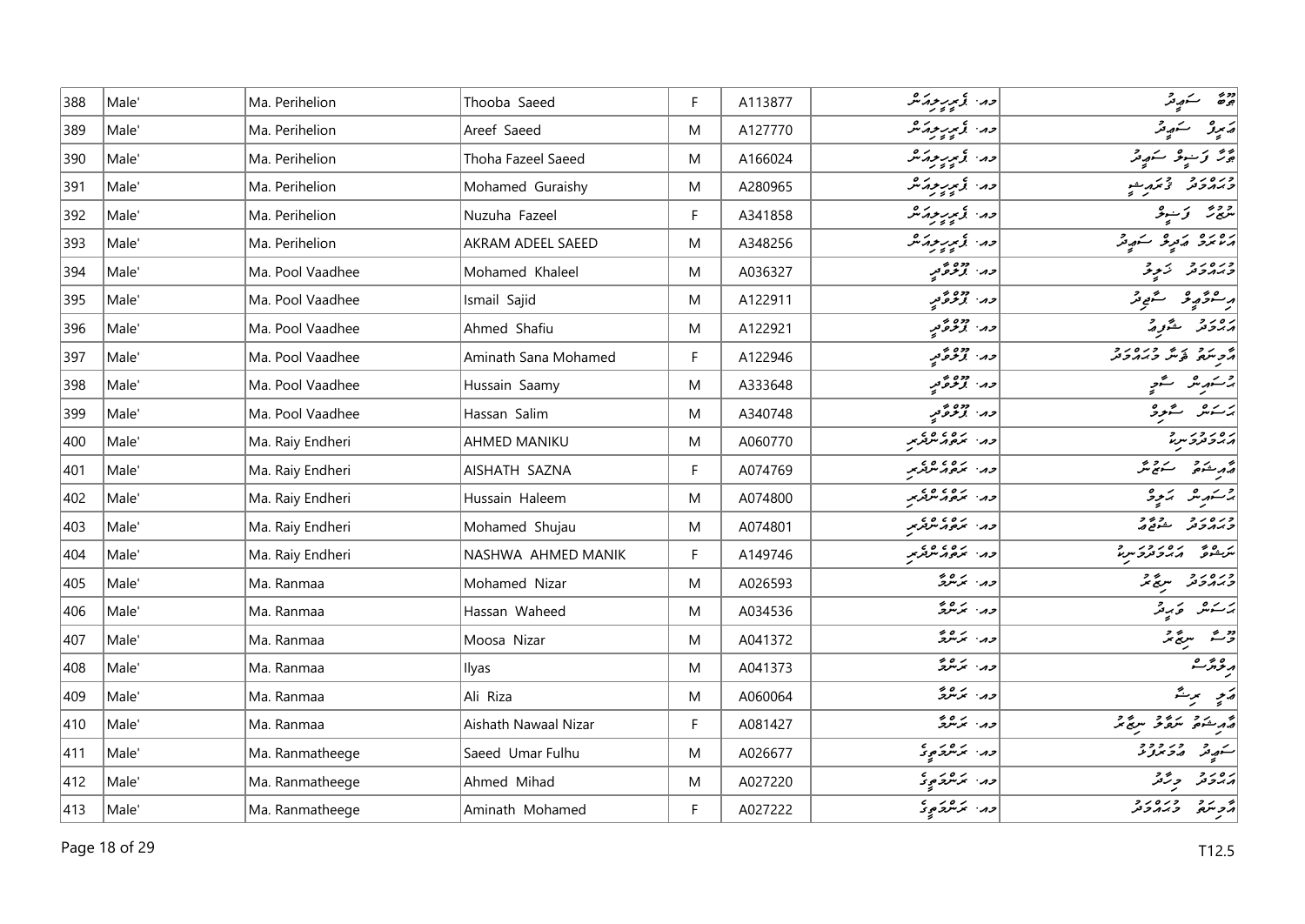| 414 | Male' | Ma. Ranmatheege         | Mareena Moosa                   | F  | A121456 | دړ، نر شرح په         | كە ئېرىگە ئۇ ھەم                                                |
|-----|-------|-------------------------|---------------------------------|----|---------|-----------------------|-----------------------------------------------------------------|
| 415 | Male' | Ma. Ranmatheege         | Aminath Saula Saeed             | F  | A350175 | دړ٠ پر ټروپور         | أمر من الملاحظ المعرفة                                          |
| 416 | Male' | Ma. Ranmatheege Dhekunu | Mariyam Mohamed                 | F  | A137890 | وړ٠ نرمرونږی ترماس    | ג סגם כגם בכ<br>כ <i>אורב בג</i> ובע                            |
| 417 | Male' | Ma. Ranthiki            | Aishath Shahidha                | F  | A054898 | در برگرمور            | وكرم شكور المشرير                                               |
| 418 | Male' | Ma. Ranthiki            | Ilyaas Umar                     | M  | A075434 |                       | مروش مردر                                                       |
| 419 | Male' | Ma. Ranthiki            | Abbas Umar Fulhu                | M  | A115985 | در برگرمبر            | ده ده درودو                                                     |
| 420 | Male' | Ma. Raula               | Aishath Mohamed                 | F. | A011416 | وە، ئۇھ شە            | د دره دره در در د                                               |
| 421 | Male' | Ma. Raula               | Khadeeja Mohamed                | F  | A011418 | وە بىرە شە            | كزمرقح المركزور والمحمد                                         |
| 422 | Male' | Ma. Raula               | Hussain Mohamed                 | M  | A011532 | وە، ئۈەت              | ج ڪرمر هر جر مار ج                                              |
| 423 | Male' | Ma. Raula               | Ibrahim Faisal                  | M  | A011533 | وە بىرە شە            | رە ئۆر ئەب                                                      |
| 424 | Male' | Ma. Raula               | Azura Mohamed                   | F  | A011534 | وە. بۇھ شە            | د و وره رو                                                      |
| 425 | Male' | Ma. Raula               | Mariyam Waheeda                 | F  | A011536 | وە، ئوغ شە            | د ۱۵ د م په تگر                                                 |
| 426 | Male' | Ma. Raula               | Mohamed Ali                     | M  | A046604 | وە. بۇھ شە            | دره د د کرم                                                     |
| 427 | Male' | Ma. Raula               | Jeeza Mohamed                   | F  | A114740 | وە، ئۇھ.ش             | مِي صَحْبِ وَيَرَ وَيَرَ وَيَرَ                                 |
| 428 | Male' | Ma. Raula               | Hawwa Maldha                    | F  | A167154 | وە بىرە شە            | رە بەرە بەر<br>بەيرى كەنزىتر                                    |
| 429 | Male' | Ma. Raula               | Aishath Maaidha                 | F  | A341182 | وە. ئۇھ.ش             | مەر شەر ئەر                                                     |
| 430 | Male' | Ma. Raula               | Mohamed Ahusam                  | M  | A342750 | دە. ئرەت              | כנים נים בים                                                    |
| 431 | Male' | Ma. Raula               | Mohamed Rizan Rizwee            | M  | A369771 | وە، برەپ              | ورورو برځ کر برج و                                              |
| 432 | Male' | Ma. Raula               | Fathimath Mulaidha Waheed       | F. | A370280 | حەر بىرە ئە           | و وده د درد کارد                                                |
| 433 | Male' | Ma. Raula               | Ali Maidh Waheed                | M  | A370281 | حەر، ئىزەڭ            | ړَ په دُورته وَ په په                                           |
| 434 | Male' | Ma. Rose                | Mariyam Waseema                 | F  | A062490 | وړ کړه                | ویروز و سوژ                                                     |
| 435 | Male' | Ma. Rose                | Mohamed Waseem                  | M  | A075177 | $rac{1}{2}$ כוז - מיש | ورەرو كەسوۋ                                                     |
| 436 | Male' | Ma. Rose 1              | Fathimath Waseema               | F  | A033040 | 182.75                | أزُّهِ وَمَ وَسِيوَّ                                            |
| 437 | Male' | Ma. Rose 1              | Abdul Gafoor Ahmed              | M  | A033041 | 182.75                | קס כס קבב – קס קב<br>השית יכול – ה' הרבת                        |
| 438 | Male' | Ma. Rose 1              | Mohamed Saakhee Abdul<br>Gafoor | M  | A034957 | 182.15                | ورەرو گۆپ رەۋەرەدو<br><i>وبرە</i> روتر گۆپ ھەت <i>رىۋەر</i> ۇبر |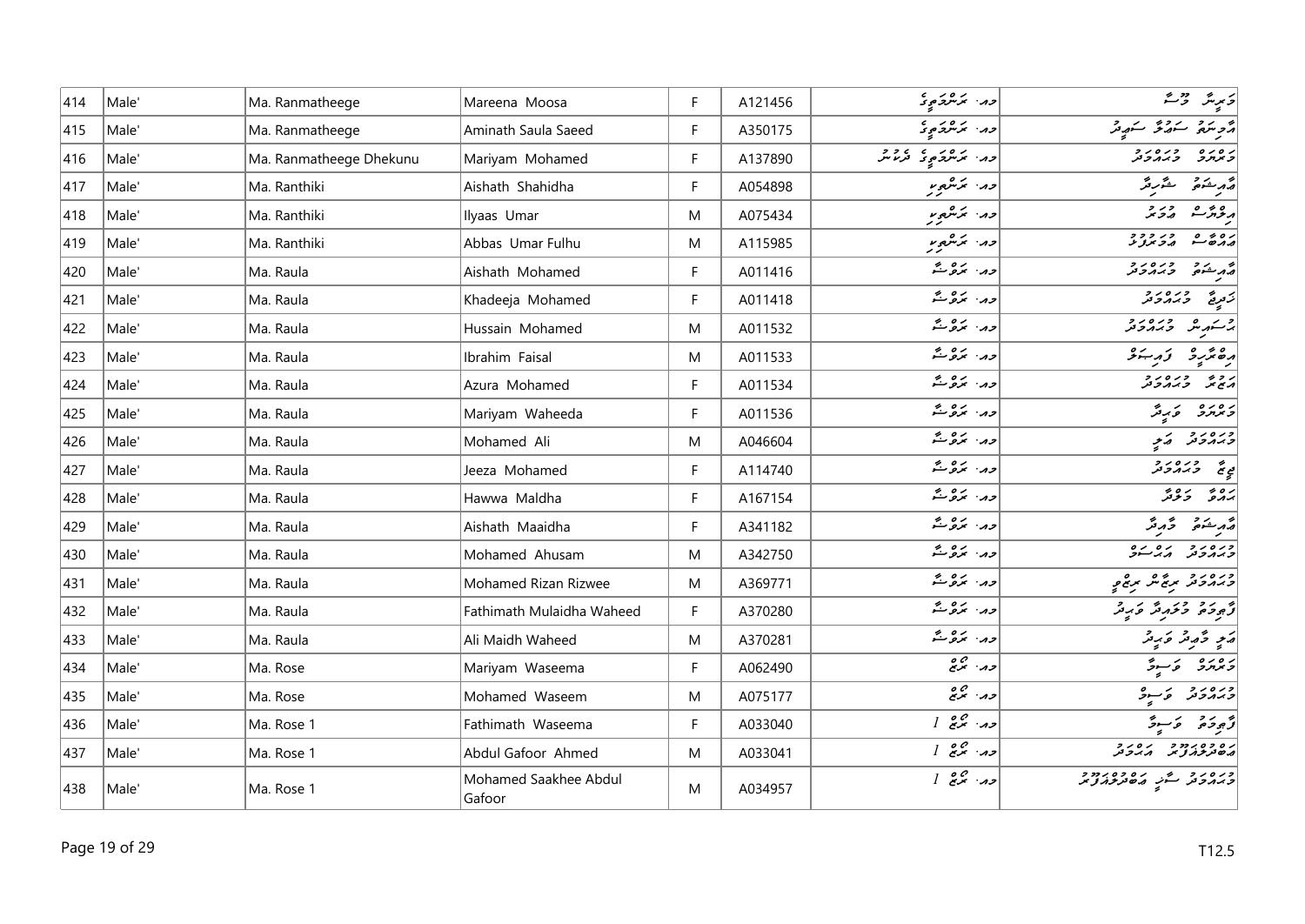| 439 | Male' | Ma. Rose 1        | Dr. Mariyam Efa Abdul Gafoor | F  | A035003 | 182.15                                                                                                                                                                                                                                                                                                                          |                                                |
|-----|-------|-------------------|------------------------------|----|---------|---------------------------------------------------------------------------------------------------------------------------------------------------------------------------------------------------------------------------------------------------------------------------------------------------------------------------------|------------------------------------------------|
| 440 | Male' | Ma. Rose 1        | Hamid Shafeeq                | M  | A044933 | 192.75                                                                                                                                                                                                                                                                                                                          | پژونژ خوړنځ                                    |
| 441 | Male' | Ma. Rose 1        | Aishath Eva Abdul Gafoor     | F. | A065658 | 188.15                                                                                                                                                                                                                                                                                                                          |                                                |
| 442 | Male' | Ma. Rose 1        | Ahmed Visham                 | M  | A081388 | 182.15                                                                                                                                                                                                                                                                                                                          | ره رو دره و                                    |
| 443 | Male' | Ma. Rose 1        | Aminath Eman Abdul Gafoor    | F  | A156848 | 182.75                                                                                                                                                                                                                                                                                                                          | ه درو گروه ده ده دود<br>مرد شي گروه ما مورد در |
| 444 | Male' | Ma. Ruvaakandaage | Mohamed Shafiu               | M  | A032643 | دە. بەرگە ئەدەبىي                                                                                                                                                                                                                                                                                                               | وره دو شود                                     |
| 445 | Male' | Ma. Ruvaakandaage | Hussain Shafiu               | M  | A045594 | وړ کوځو ته ده ده کال                                                                                                                                                                                                                                                                                                            | يز سەر شەر ئىقرور                              |
| 446 | Male' | Ma. Ruvaakandaage | Fathimath Shafia             | F  | A045595 | وړ کوځو <i>ټولو</i> ي                                                                                                                                                                                                                                                                                                           | توجوخو شرورة                                   |
| 447 | Male' | Ma. Ruvaakandaage | Aminath Shafia               | F  | A045597 | وړ کوځو ته ده ده کال                                                                                                                                                                                                                                                                                                            | ړ څر سره<br>شگورگ                              |
| 448 | Male' | Ma. Ruvaakandaage | Ahmed Shafiu                 | M  | A045598 | دە. بەرگە ئەدەبىي                                                                                                                                                                                                                                                                                                               | بره رو شور                                     |
| 449 | Male' | Ma. Ruvaakandaage | Hassan Shafiu                | M  | A045612 | כו <i>י ייפ</i> ל ייש                                                                                                                                                                                                                                                                                                           | پرسەش شۇرقە                                    |
| 450 | Male' | Ma. Ruvaakandaage | Aishath Shafia               | F  | A045613 | $\begin{array}{cc} 0 & 0 & 0 & 0 \\ 0 & 0 & 0 & 0 \\ 0 & 0 & 0 & 0 \\ 0 & 0 & 0 & 0 \\ 0 & 0 & 0 & 0 \\ 0 & 0 & 0 & 0 \\ 0 & 0 & 0 & 0 \\ 0 & 0 & 0 & 0 \\ 0 & 0 & 0 & 0 \\ 0 & 0 & 0 & 0 \\ 0 & 0 & 0 & 0 & 0 \\ 0 & 0 & 0 & 0 & 0 \\ 0 & 0 & 0 & 0 & 0 \\ 0 & 0 & 0 & 0 & 0 \\ 0 & 0 & 0 & 0 & 0 \\ 0 & 0 & 0 & 0 & 0 \\ 0 &$ | ۇرىشكى ئىگرۇ                                   |
| 451 | Male' | Ma. Ruvaakandaage | Yaania Mohamed Shafiu        | F  | A377321 | وړ کوځو ته ده ده کال                                                                                                                                                                                                                                                                                                            | ترسر ورورو ځور                                 |
| 452 | Male' | Ma. Ruvaakandaage | Asham Mohamed Shafiu         | M  | A377322 | دە. بەۋىي سۇ ئ                                                                                                                                                                                                                                                                                                                  | ر ٥٧٥ ور٥٧٥. گرو                               |
| 453 | Male' | Ma. Seven Members | Ibrahim Yasir Waheed         | M  | A041069 | ے ے معرورہ ہور<br>وہ سور سرورہ ہوسے                                                                                                                                                                                                                                                                                             | رە ئرىر ئىر ئىر ئىرىر                          |
| 454 | Male' | Ma. Seven Members | Mohamed Yasir Waheed         | M  | A057844 | حەر، سىۋىروھ تەرە                                                                                                                                                                                                                                                                                                               | ورەرو ئرىسى كېرى                               |
| 455 | Male' | Ma. Seven Members | Mariyam Yusra Waheed         | F  | A160172 | ے ے معرورہ ہور<br>وہ سور سرورہ ہوسے                                                                                                                                                                                                                                                                                             | ر ۲۰۰۵ و ۶۵ ر در                               |
| 456 | Male' | Ma. Seven Members | Hussain Yasir                | M  | A160173 | ے یہ وہ وہ برے<br>وہ سور سرو وہ برے                                                                                                                                                                                                                                                                                             | ج سے <sub>م</sub> یر میں میر کے میر            |
| 457 | Male' | Ma. Shallow       | Fathimath Shazly             | F  | A007345 | وړ شوگو                                                                                                                                                                                                                                                                                                                         | ژودۇ شەر                                       |
| 458 | Male' | Ma. Shallow       | Fahudh Ibrahim               | M  | A319217 | وړ شوگو                                                                                                                                                                                                                                                                                                                         | دود مەمگرىد                                    |
| 459 | Male' | Ma. Shamrath      | Mariyam Nasriyya             | F  | A025252 | وړ٠ شوڅ پره                                                                                                                                                                                                                                                                                                                     | גם גם הגם בית.<br>המחבר ית. הממח               |
| 460 | Male' | Ma. Shamrath      | Aishath Razeen               | F. | A042121 | وړ٠ شوڅ پره                                                                                                                                                                                                                                                                                                                     | ۇرمىسكە ئىس ئىر                                |
| 461 | Male' | Ma. Shamrath      | Mohamed Fareem               | M  | A053803 | ود. شود بره                                                                                                                                                                                                                                                                                                                     | ورەرد ترىرە                                    |
| 462 | Male' | Ma. Shamrath      | Aminath Shabeen Ahmed        | F. | A120012 | وړ شوڅ پره                                                                                                                                                                                                                                                                                                                      | أزويتهم شوه شرور ورو                           |
| 463 | Male' | Ma. Shamrath      | <b>Ahmed Uwais Mohamed</b>   | M  | A190000 | وړ شور پره                                                                                                                                                                                                                                                                                                                      | גם ג' ג' הפתיש בגם גב                          |
| 464 | Male' | Ma. Silver Lights | Mohamed Liushan              | M  | A010574 | دە· سوۋىم <i>رۇر</i> ۇش                                                                                                                                                                                                                                                                                                         | ورەرو دەشگەر                                   |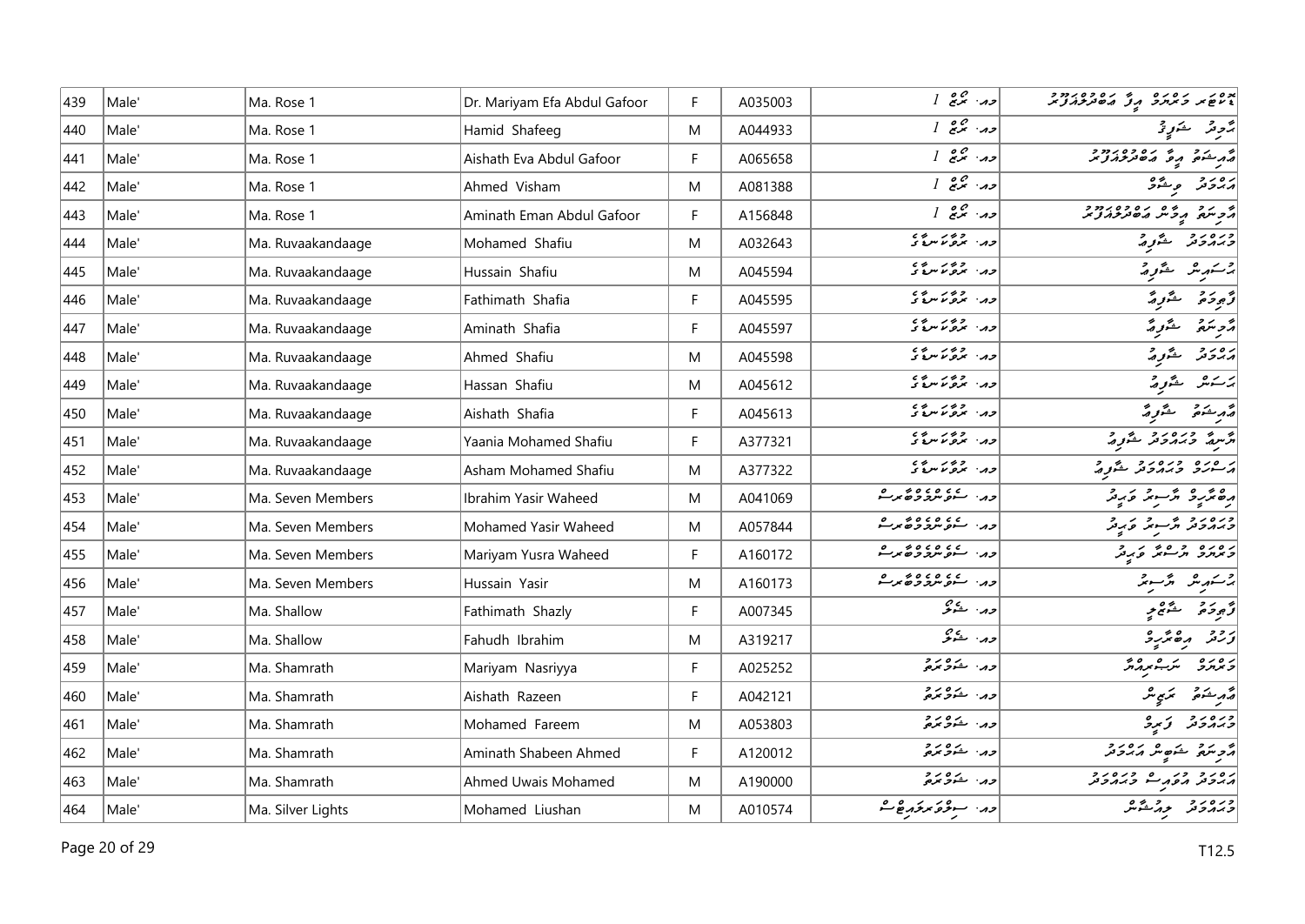| 465 | Male' | Ma. Silver Lights  | Aishath Lisa              | $\mathsf F$ | A010575 | دە· سوۋىمەدەھ شە                | و ديدو وت                                            |
|-----|-------|--------------------|---------------------------|-------------|---------|---------------------------------|------------------------------------------------------|
| 466 | Male' | Ma. Silver Lights  | Mariyam Nisha             | F           | A010576 | در سردهٔ مرزم و                 | ر ه ر ه<br><del>و</del> بربرو                        |
| 467 | Male' | Ma. Silver Lights  | Ibrahim Sobree            | M           | A046111 | حديب سوفرة برقرم قائس           | ە ھېڭرىرى<br>بر ھېڭرىرى<br>بذة بر                    |
| 468 | Male' | Ma. Starvil        | Aishath Mohamed           | F           | A024410 | حەربە ئەھم بىر بۇ               | و ره ر و<br><i>و پر</i> و تر<br>پ <sup>و</sup> مرشوح |
| 469 | Male' | Ma. Starvil        | Fathimath Niha            | F           | A071578 | حد حقيد و                       | و بر د<br>ترجو څخه<br>سرچ                            |
| 470 | Male' | Ma. Starvil        | Aminath Munawwara         | $\mathsf F$ | A073228 | ور. سۇھىرو ئ                    | أأدمره وره دي                                        |
| 471 | Male' | Ma. Starvil        | MARIYAM AFA AHMED         | F           | A099441 | در. ڪوهمبرو و                   | ג סגם גב גםגב<br>בינו <i>וב הצ</i> הגבת              |
| 472 | Male' | Ma. Starvil        | Mohamed Athif             | M           | A099697 | حدث سقوة بروقه                  | ورەر دەر                                             |
| 473 | Male' | Ma. Starvil        | Abdul Majid               | M           | A099698 | در. ڪوهمبور                     | ړه وه د و.<br>پرېفرمرگور                             |
| 474 | Male' | Ma. Tharijehi Aage | Huzaimath Abdulla         | F           | A057515 | כו <i>גי המתפתח</i> ת           | جيم مرحم وكامحم الله                                 |
| 475 | Male' | Ma. Tharijehi Aage | Maimoonath Abdullah       | F           | A057516 | בגי פיצי מגי                    | بر دوبر و بره درالله                                 |
| 476 | Male' | Ma. Tharijehi Aage | Abdul Shukoor Adam        | M           | A060411 | حەر. ئۇ <i>برقى بەرگى</i>       | ره وه ودوو میره<br>پره تربر شریر بر برتر تر          |
| 477 | Male' | Ma. Tharijehi Aage | Shahuda Abdulla           | F           | A081445 |                                 | خَرَتَرَ مَرْهُ قَرَاللَّهُ                          |
| 478 | Male' | Ma. Tharijehi Aage | Fazna Abdulla             | $\mathsf F$ | A159242 |                                 | ترجيم كالحافظة                                       |
| 479 | Male' | Ma. Tharijehi Aage | Mishya Waheed             | F           | A253852 | وړ٠ هُ <sub>مو</sub> ځ روځ      | ويشهرٌ - حَ بِرِ تَدْ                                |
| 480 | Male' | Ma. Tharijehi Aage | Mizna Waheed              | $\mathsf F$ | A253853 | حەر، ئومرىقى <i>بەل</i> گى      | حريج مثر - حَرِيثَرُ                                 |
| 481 | Male' | Ma. Tharijehi Aage | Ali Absal Abdulla         | M           | A362473 | حەر، ئۇ بوقى بەرگە ئى           | أرَمِ رَرَّ رَرَّ رَرَّ قَرْاللَّهُ                  |
| 482 | Male' | Ma. Tharijehi Aage | Ismail Abaan Abdulla      | M           | A362474 | حەر، ئۇ بوقى بەرگە ئى           | مر صوح ديده من مقدالله                               |
| 483 | Male' | Ma. Ureeka         | Dr. Mohamed Waheed Hassan | M           | A010400 | حەر بە ترىپەرتى<br>مە           | ، پر <i>وړه د و په پر تر ټر</i> کر                   |
| 484 | Male' | Ma. Ureeka         | FIDHA WAHEED              | $\mathsf F$ | A048977 | حەر. مۇمەرىم                    | دِمَّد كَارِيْر                                      |
| 485 | Male' | Ma. Ureeka         | Salim Waheed              | M           | A048978 | حەر بىر تەرى <i>م</i>           | ستوو وَرِمْر                                         |
| 486 | Male' | Ma. Ureeka         | Widhadh Waheed            | F           | A048979 | حەر. بىر <i>مەي</i> رىدا        | وقرقر تزبرته                                         |
| 487 | Male' | Ma. Ureeka         | Isam Waheed Goodrich      | M           | A347748 | حەر بىر بىرىد <i>ە</i><br>مەسىر | و شرح کار ده ده ده.                                  |
| 488 | Male' | Ma. Ureeka         | Ijaz Waheed Goodrich      | M           | A347752 | در بر مرسمه                     | وقع وريد وومره                                       |
| 489 | Male' | Ma. Viluveli       | <b>Badru Naseer</b>       | M           | A001248 | در و ده د                       | ر د ده ه<br>حربرد مرب بر                             |
| 490 | Male' | Ma. Viluveli       | Aminath Shifa             | F           | A012888 | در و ده د                       | أترجر سنوقر                                          |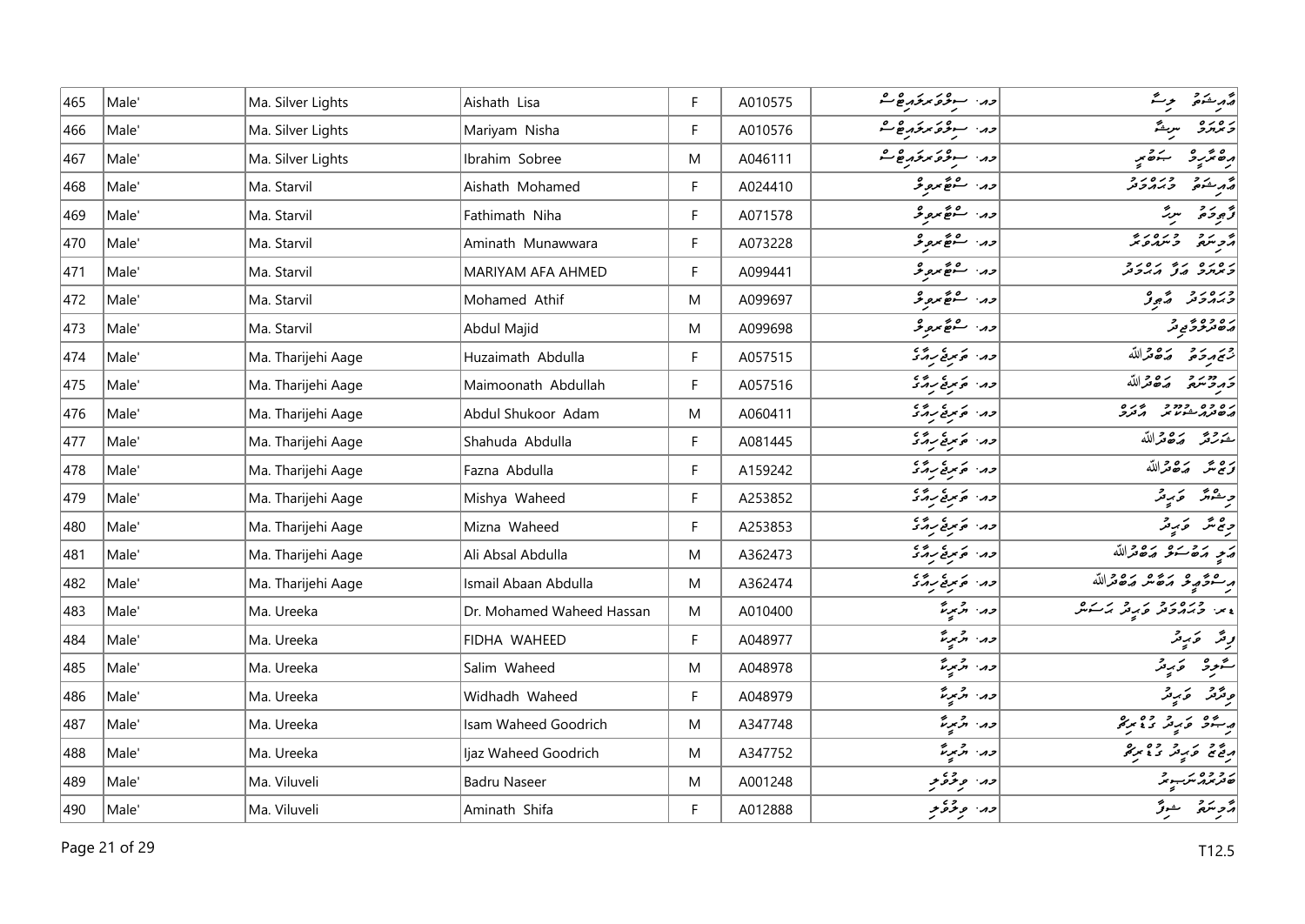| 491 | Male' | Ma. Viluveli   | <b>AISHATH SAFA</b>   | F  | A041836 | دړ· وڅونو       | ا پر در شوه<br>ا<br>ىبە ئۇ                          |
|-----|-------|----------------|-----------------------|----|---------|-----------------|-----------------------------------------------------|
| 492 | Male' | Ma. Viluveli   | Ahmed Nihan           | M  | A041837 | در و ده د       | دەرو سرگىر                                          |
| 493 | Male' | Ma. Viluveli   | Mohamed Niyaz         | M  | A056150 | در و ده د       | <i>3 ر 2 ر 3</i><br>  <i>5 بر ۹ ر</i> 5 تر<br>سرگرم |
| 494 | Male' | Ma. Viluveli   | FAEHA MOHAMED         | F  | A144936 | در و ده د       | ورد وره دو                                          |
| 495 | Male' | Ma. Viluveli   | Ifaa Badru Naseer     | F  | A146839 | در و ده د       | ر ژنج ن در ده بر به در<br>در زن ن مورد بر به بر     |
| 496 | Male' | Ma. Viluveli   | Iba Ahmed Nihan       | F  | A157996 | در و ده د       | أرة أبردو سرقين                                     |
| 497 | Male' | Ma. Viluveli   | Farha Mohamed         | F  | A326735 | در و ده د       | و و دره دره                                         |
| 498 | Male' | Ma. Viluveli   | Yooha Hassan Khaleel  | F  | A329852 | در ویڅو         | أدبو برسه روو                                       |
| 499 | Male' | Ma. White View | Fazeela Saleem        | F  | A047114 | בו בתשפה        | ۇي ئە ئىمۇد                                         |
| 500 | Male' | Ma. White View | Ahmed Saleem          | M  | A047827 | בו פֿו פּפּ     | ړه رو سکو د                                         |
| 501 | Male' | Ma. White View | Ismail Saleem         | M  | A072491 | בו פֿו פּטו     | أبر شۇ ئېچ ئىستېرو                                  |
| 502 | Male' | Ma. White View | Aminath Liva saleem   | F  | A072674 | בו פֿו פּפּ     | أأزوبتكم وقرأ سكوفة                                 |
| 503 | Male' | Ma. White View | Ibrahim Saleem        | M  | A079091 | בו פֿו פּפּ     | أرەنزىر ئىرو                                        |
| 504 | Male' | Ma. White View | Yoosuf Saleem         | M  | A079126 | בו פֿו פּפּ     | پور ده<br>  پوستونی سنگوری                          |
| 505 | Male' | Ma. White View | FATHIMATH LAMYA AHMED | F  | A342083 | בו פֿו פּטו     | و د د ده د ده د د                                   |
| 506 | Male' | Ma. Zenana     | Aishath Shazna        | F  | A022166 | د مېشتگرىنگر    | أقرار مشوقى مشوجى مكر                               |
| 507 | Male' | Ma. Zenana     | Ahmed Naseem          | M  | A022167 | حەر ، ئى ئىرىتر | دەرو سەبدۇ                                          |
| 508 | Male' | Ma. Zenana     | MOHAMED IQBAL         | M  | A022179 | حەر، ئى ئىرىتر  | وره رو وه وه                                        |
| 509 | Male' | Ma. Zenana     | Ali Jaufar            | M  | A022180 | د مېشتر شر      | أەي ئەرزىر                                          |
| 510 | Male' | Ma. Zenana     | Fathimath Moosa       | F. | A023148 | حەر، ئى ئىرتىگە | أؤبوره وحرث                                         |
| 511 | Male' | Ma. Zenana     | Jaufaru Ahmed         | M  | A035884 | حەر ، ئى ئىرىتر | נ כני כי גם ניביק.<br>המלידה והליביקה               |
| 512 | Male' | Ma. Zenana     | Jumana Jaufar         | F  | A097130 | حەر ، ئى ئىرىتر | و د د د د د<br>  پنځ ش پنې تر تر تر                 |
| 513 | Male' | Ma. Zenana     | Junana Jaufar         | F. | A330006 | د مې ځ متر متر  | و شر شهر در د                                       |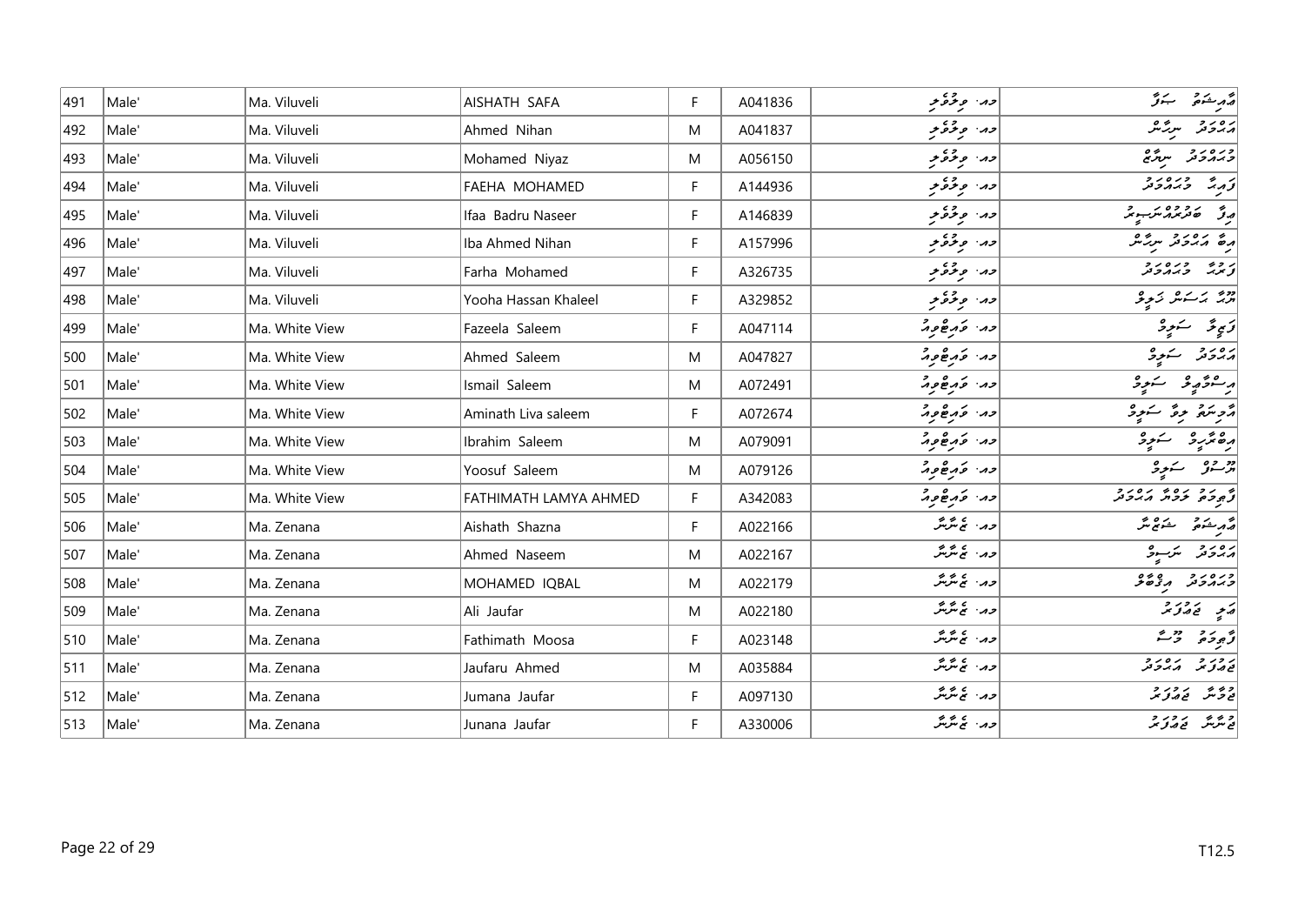## *w7qAn8m?sCw7mRo>u;wEw7mRw;sBo<*

| ' مرمر | 'يئرىثر: |
|--------|----------|
|        |          |
|        |          |
|        |          |

## *w7q9r@w7m>sCw7qHtFoFw7s;mAm=q7w7qHtFoFw7s;*

| ىر تە | $\mathcal{O} \times$<br>$\sim$ | $\sim$<br>. . | لترنثر |
|-------|--------------------------------|---------------|--------|
|       |                                |               |        |
|       |                                |               |        |
|       |                                |               |        |

| انترنثر: | $^{\circ}$ | يبرهر | $^{\circ}$<br>سرسر |
|----------|------------|-------|--------------------|
|          |            |       |                    |
|          |            |       |                    |
|          |            |       |                    |

| ىرتىر: | 。<br>سر سر | .,<br>مرسر |
|--------|------------|------------|
|        |            |            |
|        |            |            |
|        |            |            |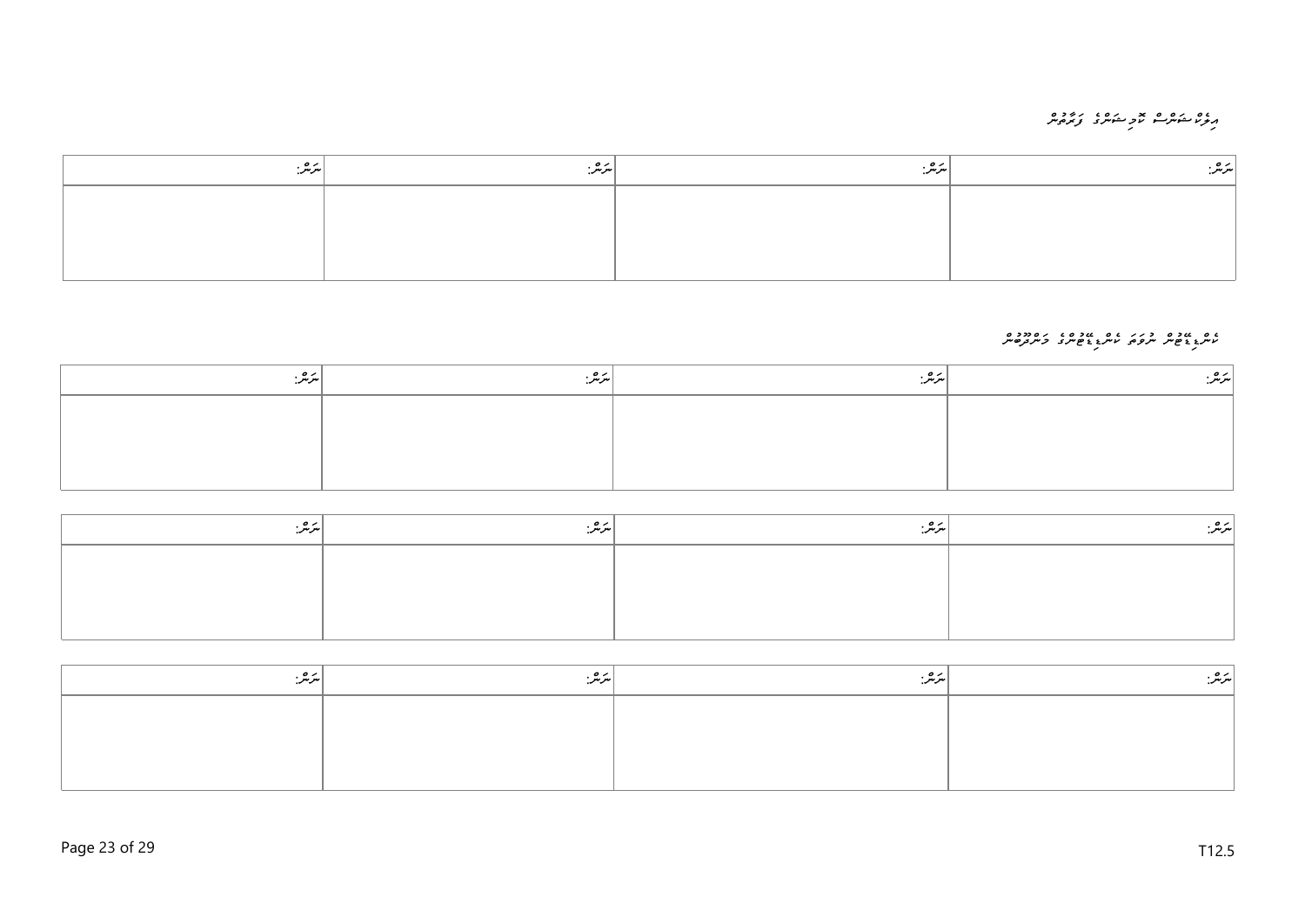| يزهر | $^{\circ}$ | ىئرىتر: |  |
|------|------------|---------|--|
|      |            |         |  |
|      |            |         |  |
|      |            |         |  |

| <sup>.</sup> سرسر. |  |
|--------------------|--|
|                    |  |
|                    |  |
|                    |  |

| ىئرىتر. | $\sim$ | ا بر هه. | لىرىش |
|---------|--------|----------|-------|
|         |        |          |       |
|         |        |          |       |
|         |        |          |       |

| يترمثر | $^{\circ}$ | ىر پىر |
|--------|------------|--------|
|        |            |        |
|        |            |        |
|        |            |        |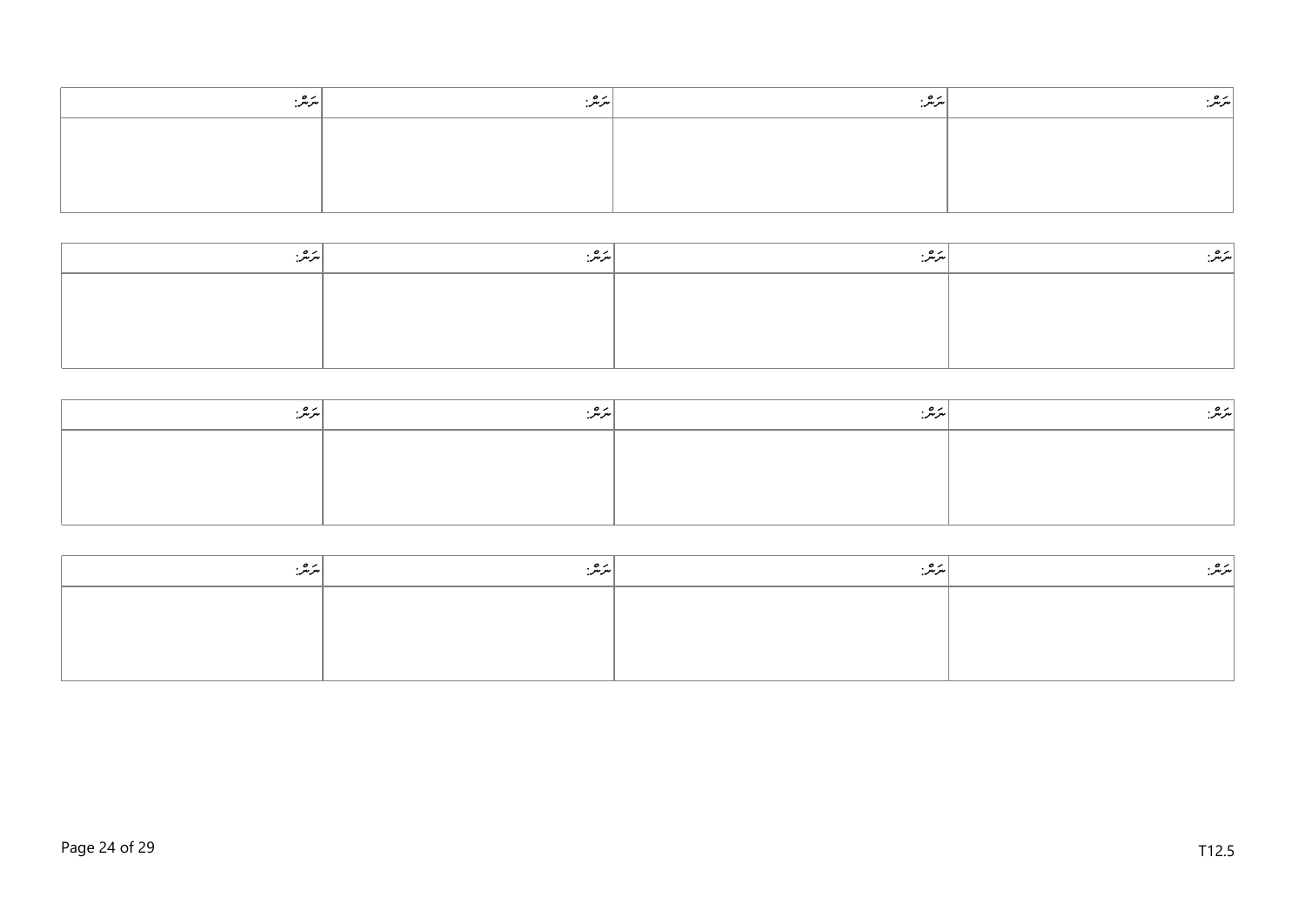| ير هو . | $\overline{\phantom{a}}$ | يرمر | اير هنه. |
|---------|--------------------------|------|----------|
|         |                          |      |          |
|         |                          |      |          |
|         |                          |      |          |

| ئىرتىر: | $\sim$<br>ا سرسر . | يئرمثر | o . |
|---------|--------------------|--------|-----|
|         |                    |        |     |
|         |                    |        |     |
|         |                    |        |     |

| الترنثر: | ' مرتكز: | الترنثر: | .,<br>سرسر. |
|----------|----------|----------|-------------|
|          |          |          |             |
|          |          |          |             |
|          |          |          |             |

|  | . ه |
|--|-----|
|  |     |
|  |     |
|  |     |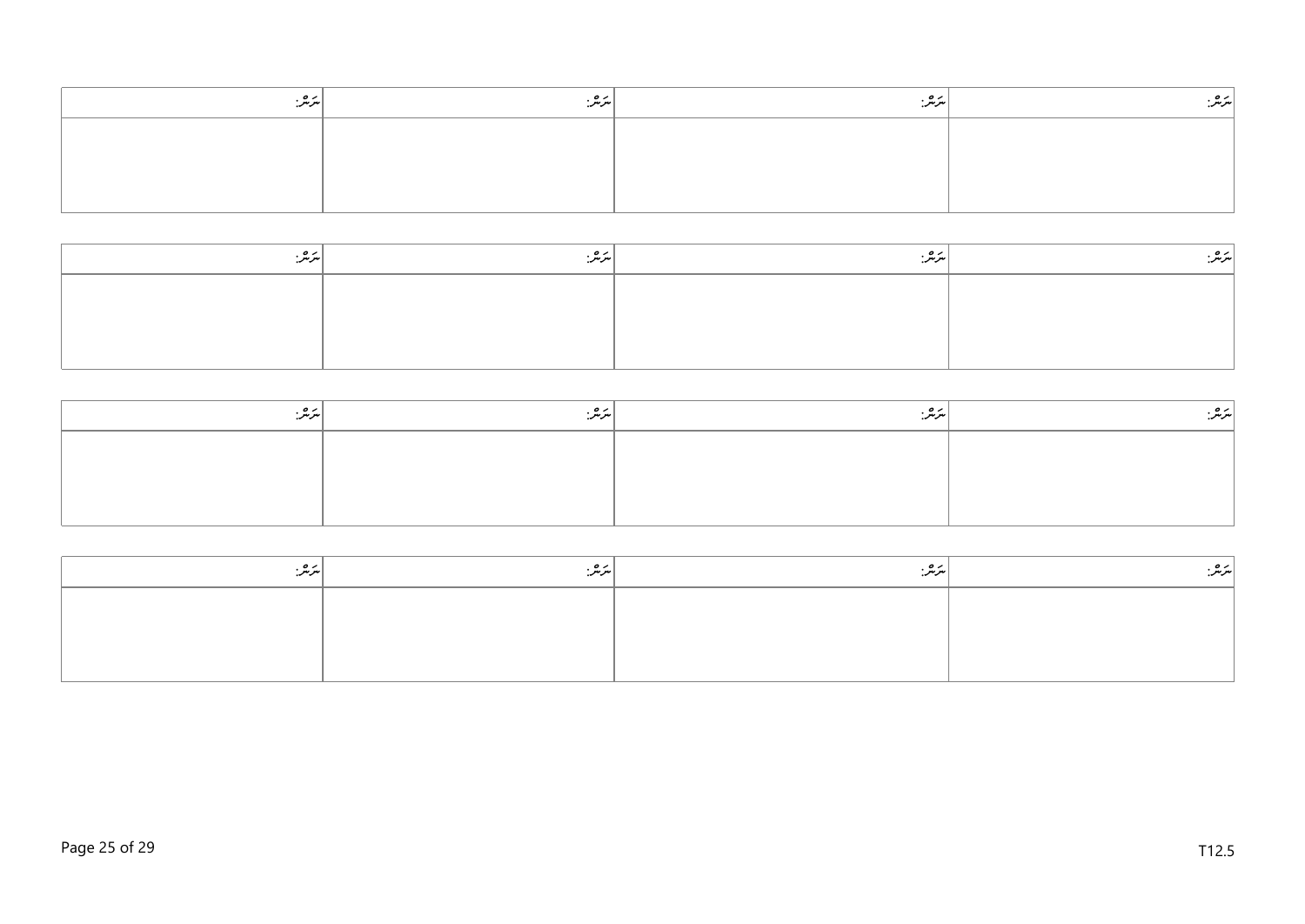| ير هو . | $\overline{\phantom{a}}$ | يرمر | اير هنه. |
|---------|--------------------------|------|----------|
|         |                          |      |          |
|         |                          |      |          |
|         |                          |      |          |

| ىر تىر: | $\circ$ $\sim$<br>" سرسر . | يبرحه | o . |
|---------|----------------------------|-------|-----|
|         |                            |       |     |
|         |                            |       |     |
|         |                            |       |     |

| نتزيتر به | 。 | 。<br>سرسر. | o <i>~</i> |
|-----------|---|------------|------------|
|           |   |            |            |
|           |   |            |            |
|           |   |            |            |

|  | . ه |
|--|-----|
|  |     |
|  |     |
|  |     |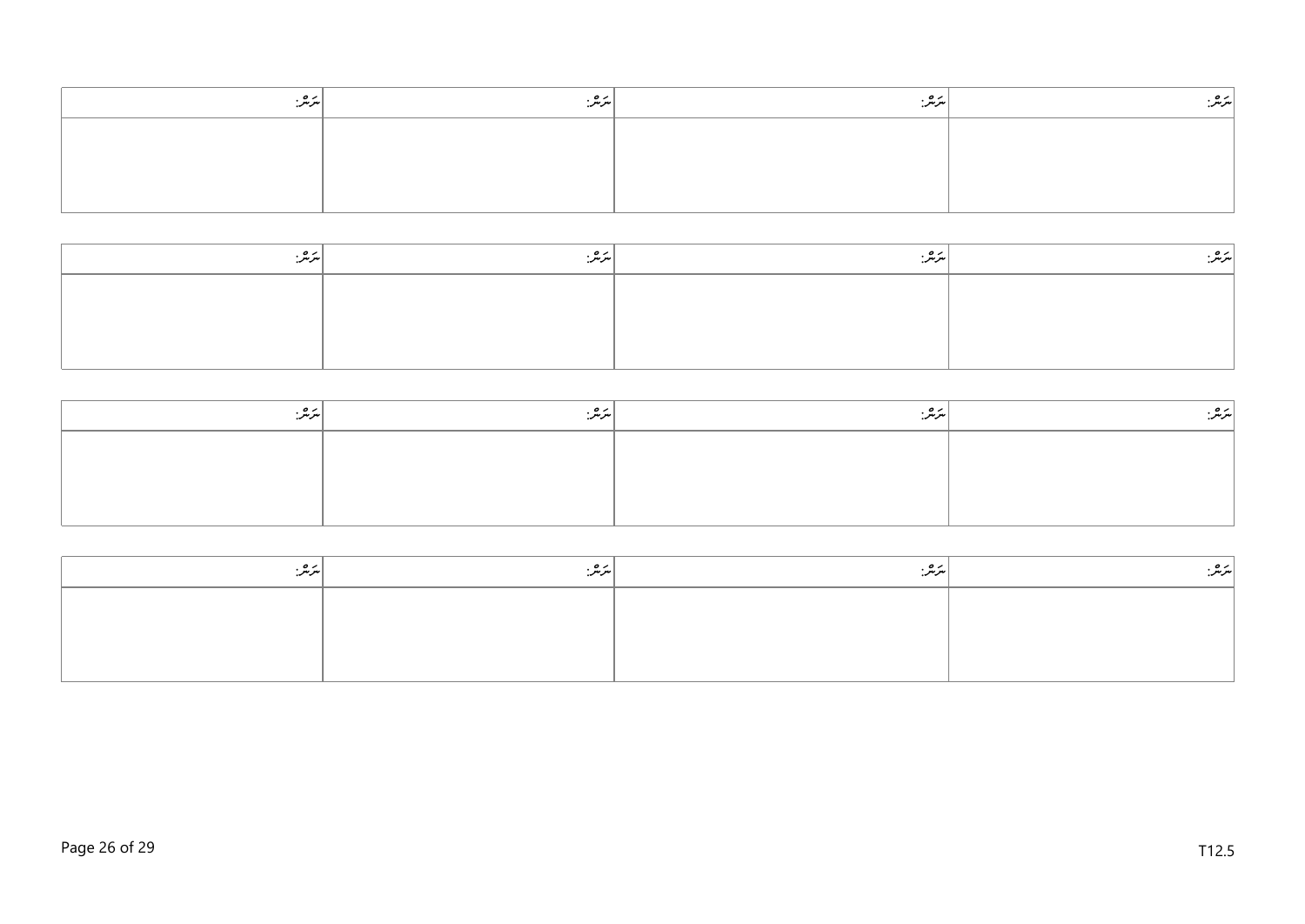| ير هو . | $\overline{\phantom{a}}$ | يرمر | لتزمثن |
|---------|--------------------------|------|--------|
|         |                          |      |        |
|         |                          |      |        |
|         |                          |      |        |

| يريثن | ' سرسر . |  |
|-------|----------|--|
|       |          |  |
|       |          |  |
|       |          |  |

| بر ه | 。 | $\sim$<br>َ سومس. |  |
|------|---|-------------------|--|
|      |   |                   |  |
|      |   |                   |  |
|      |   |                   |  |

| 。<br>. س | ىرىىر |  |
|----------|-------|--|
|          |       |  |
|          |       |  |
|          |       |  |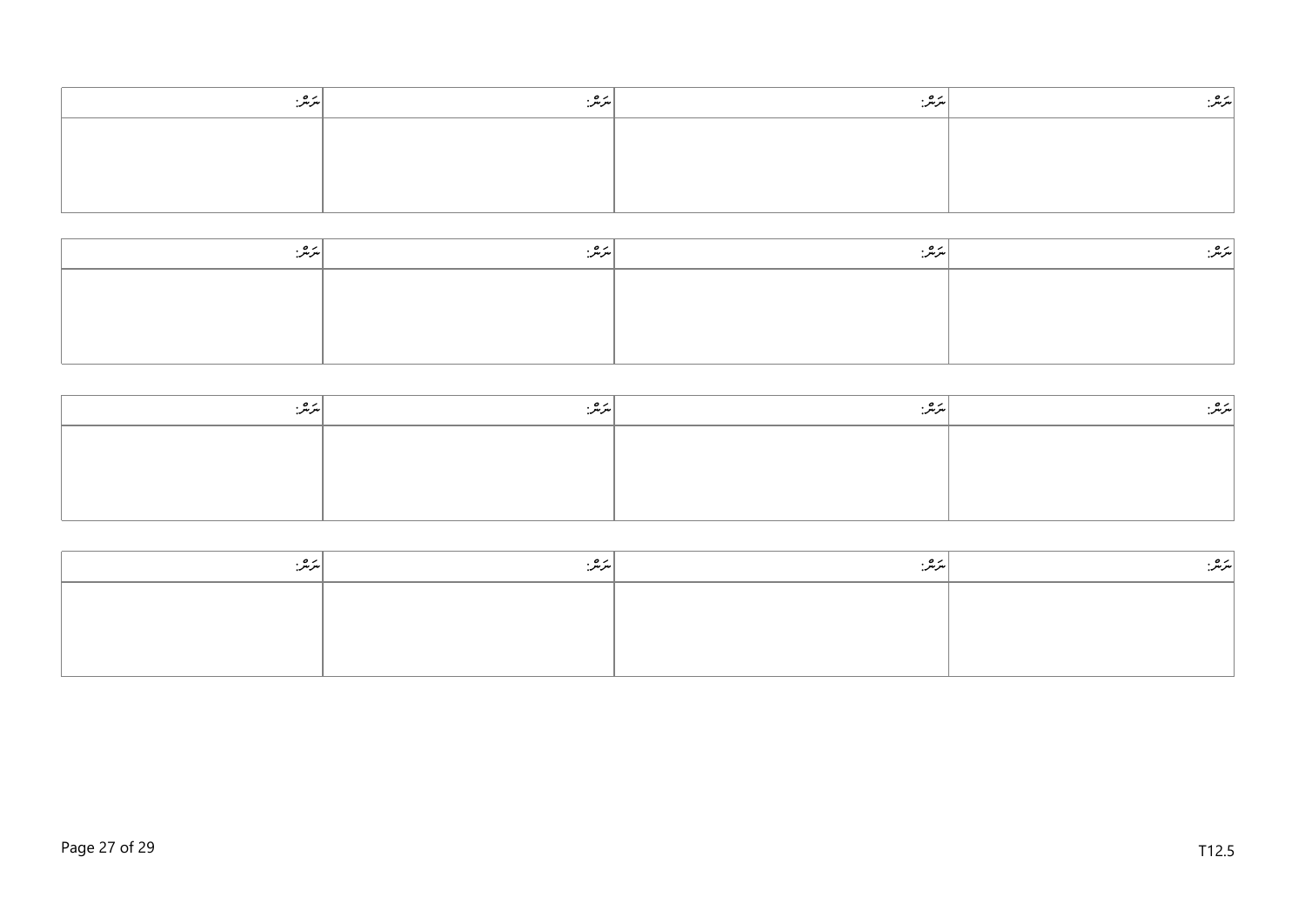| ير هو . | $\overline{\phantom{a}}$ | يرمر | لتزمثن |
|---------|--------------------------|------|--------|
|         |                          |      |        |
|         |                          |      |        |
|         |                          |      |        |

| ىر تىر: | $\circ$ $\sim$<br>" سرسر . | يبرحه | o . |
|---------|----------------------------|-------|-----|
|         |                            |       |     |
|         |                            |       |     |
|         |                            |       |     |

| نتزيتر به | 。 | 。<br>سرسر. | o <i>~</i> |
|-----------|---|------------|------------|
|           |   |            |            |
|           |   |            |            |
|           |   |            |            |

|  | . ه |
|--|-----|
|  |     |
|  |     |
|  |     |